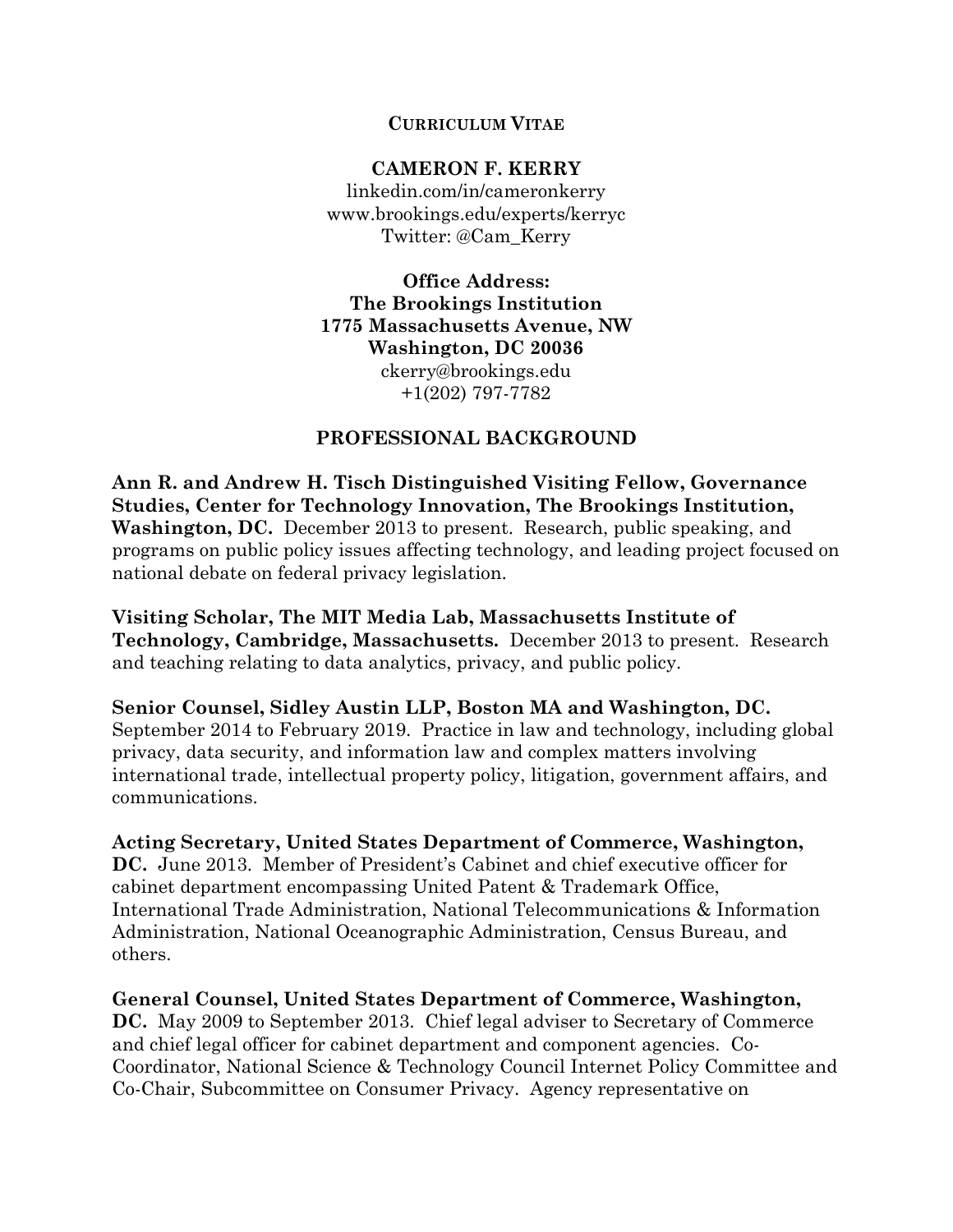cybersecurity and trade issues in National Security Council Deputies Committee and on certain matters in Deputies Committee of Committee on Foreign Investment in the United States.

**Member, Mintz Levin Cohn Ferris Glovsky & Popeo, P.C., Boston, Massachusetts.** 1983 to 2009. Practice before state and federal courts, administrative agencies, and municipal boards in litigation and regulatory law, with emphasis on communications, environmental, and toxic tort law. Associate from 1983. Member from April 1987.

**Adjunct Professor, Suffolk University Law School, Boston, Massachusetts.** 1997 to 2002, part-time. Professor in telecommunications law, covering regulation, the 1996 Telecommunications Act, and First Amendment issues in broadcasting, cable television, and telephony.

**Associate, Wilmer, Cutler & Pickering, Washington, DC.** October 1979 to November 1982. Trial, agency, and appellate litigation of antitrust, communications, and First Amendment matters; antitrust counseling; practice before the Federal Communications Commission. (On leave of absence to manage a political campaign from January to November 1982)

**Law Clerk to Senior Judge Elbert P. Tuttle, U.S. Court of Appeals for the Fifth Circuit, Atlanta, Georgia.** August 1978 to August 1979. Drafted and edited opinions and wrote bench memoranda for cases in Fifth and Ninth Circuits and for Special Master's Report in *Arizona v. California* (Supreme Court, Orig. No. 8).

**Member** of Board of Directors, International Data Accountability Council, Inc. (April 2020-present); Microsoft Advisory Committee on Policy & Politics (January 2015-present); Center for Democracy & Technology Advisory Council (October 2017- October 2019); Program Committee, International Conference of Data Protection and Privacy Commissioners, Hong Kong (2017); U.S. Department of State Advisory Committee on International Communications & Information Policy (March 2014 present); World Economic Forum Global Agenda Council on Data-Driven Development (May 2015-January 2017); Advisory Board, Future of Privacy Forum (August 2014-present); Advisory Board, Massachusetts Innovation Partnership Network (January 2014-September 2015); Council on Foreign Relations (2012 present); Administrative Conference of the United States (2010-2013); Boston Bar Association (Steering Committee of Civil Rights/Civil Liberties Committee, 2006- 09); Massachusetts Bar Association; Federal Communications Bar Association (Steering Committee, New England Chapter 2006-09; Co-Chair, New England Chapter 2001-2003), and American Bar Association (Litigation, Communications Law, Administrative Law, Antitrust, and Tort & Insurance Practice sections)(1983- 2010); Defense Research Institute (Co-Chair, Publications Subcommittee of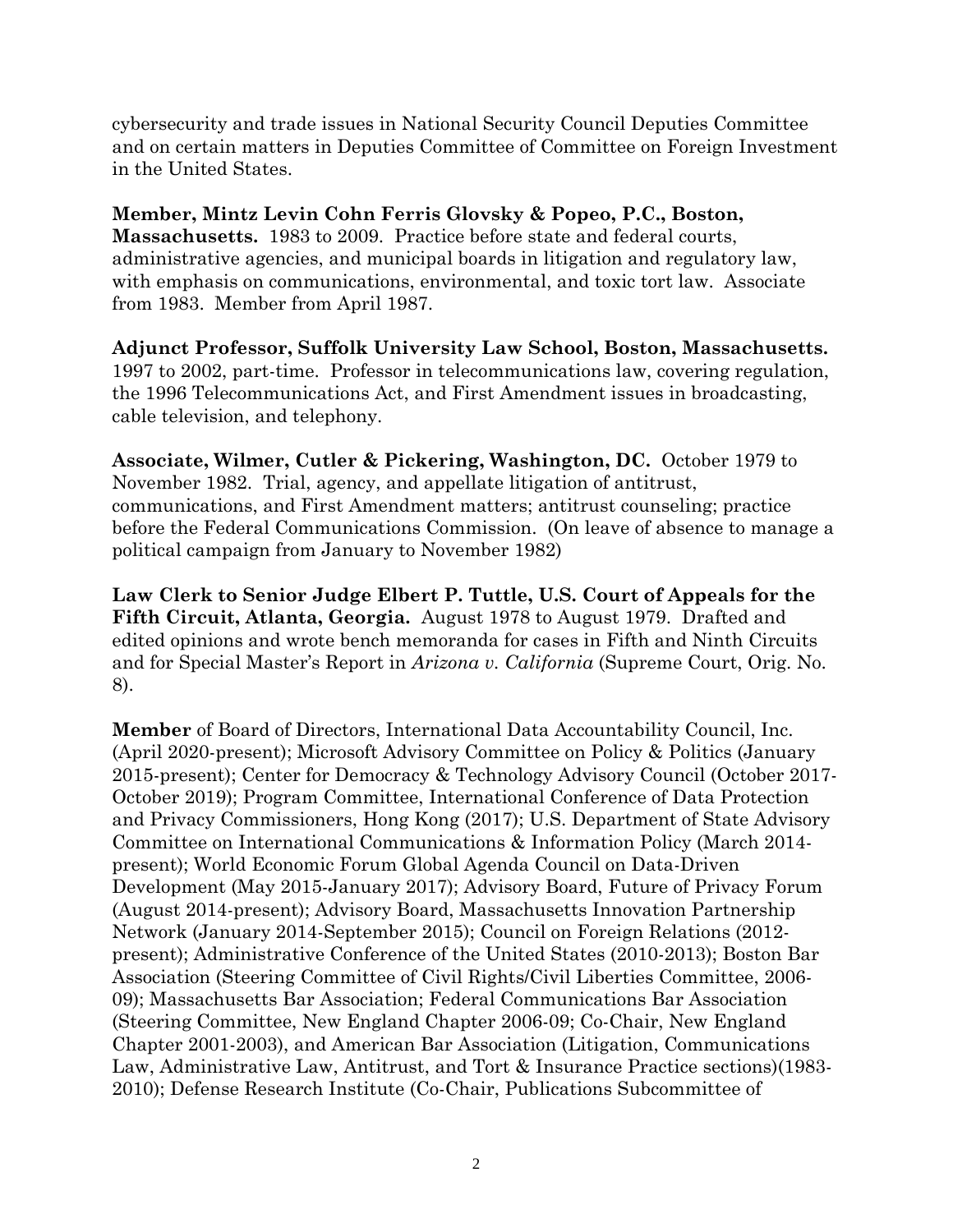Committee on Toxic Tort and Environmental Litigation, 1999-2000); International Bar Association (1999-2003).

**Admitted to practice:** Massachusetts (1978); District of Columbia (1979); United States District Court for the District of Columbia (1980); United States Court of Appeals for the D. C. Circuit (1980); United States District Court for the District of Massachusetts (1983); United States Court of Appeals for the Second Circuit (1983); United States Court of Appeals for the Sixth Circuit (1996); United States Supreme Court (1998); United States Court of Appeals for the First Circuit (2000); New York (2009).

## **EDUCATIONAL BACKGROUND**

**Boston College Law School, 1975-78, J.D.,** *magna cum laude***.** Executive Editor, Boston College Law Review, 1977-78. Best Speaker, Best Brief and Finals Winner, Grimes Moot Court Competition (1977). Order of the Coif.

**Harvard College 1968-72, B.A.,** *cum laude in General Studies*  **(concentration in American History).** Member, Student Advisory Board, John F. Kennedy Institute of Politics, 1971-72. President, Harvard-Radcliffe Young Democrats, 1970-71. Skiing Team, 1968-69.

## **PUBLICATIONS**

Section 230 reform deserves careful and focused consideration, Brookings *TechTank*  (May 14, 2021).

The Census Bureau must be allowed to finish its job, *The Boston Globe* (March 1, 2021).

Strengthening international cooperation on artificial intelligence (with Joshua P. Meltzer), The Brookings Institution (February 17, 2021).

To fix social media now focus on privacy, not platforms, *The Hill* (January 26, 2021).

The oracle at Luxembourg: The EU Court of Justice judges the world on surveillance and privacy, The Brookings Institution (January 11, 2021).

Framing a privacy right: Legislative findings for federal privacy legislation (with John B. Morris, Jr.), The Brookings Institution (December 8, 2020).

By passing Proposition 24, California voters up the ante on federal privacy law (with Caitlin Chin), Brookings *TechTank* (November 17, 2020).

How the 2020 elections will shape the federal privacy debate (with Caitlin Chin), Brookings *TechTank* (October 26, 2020).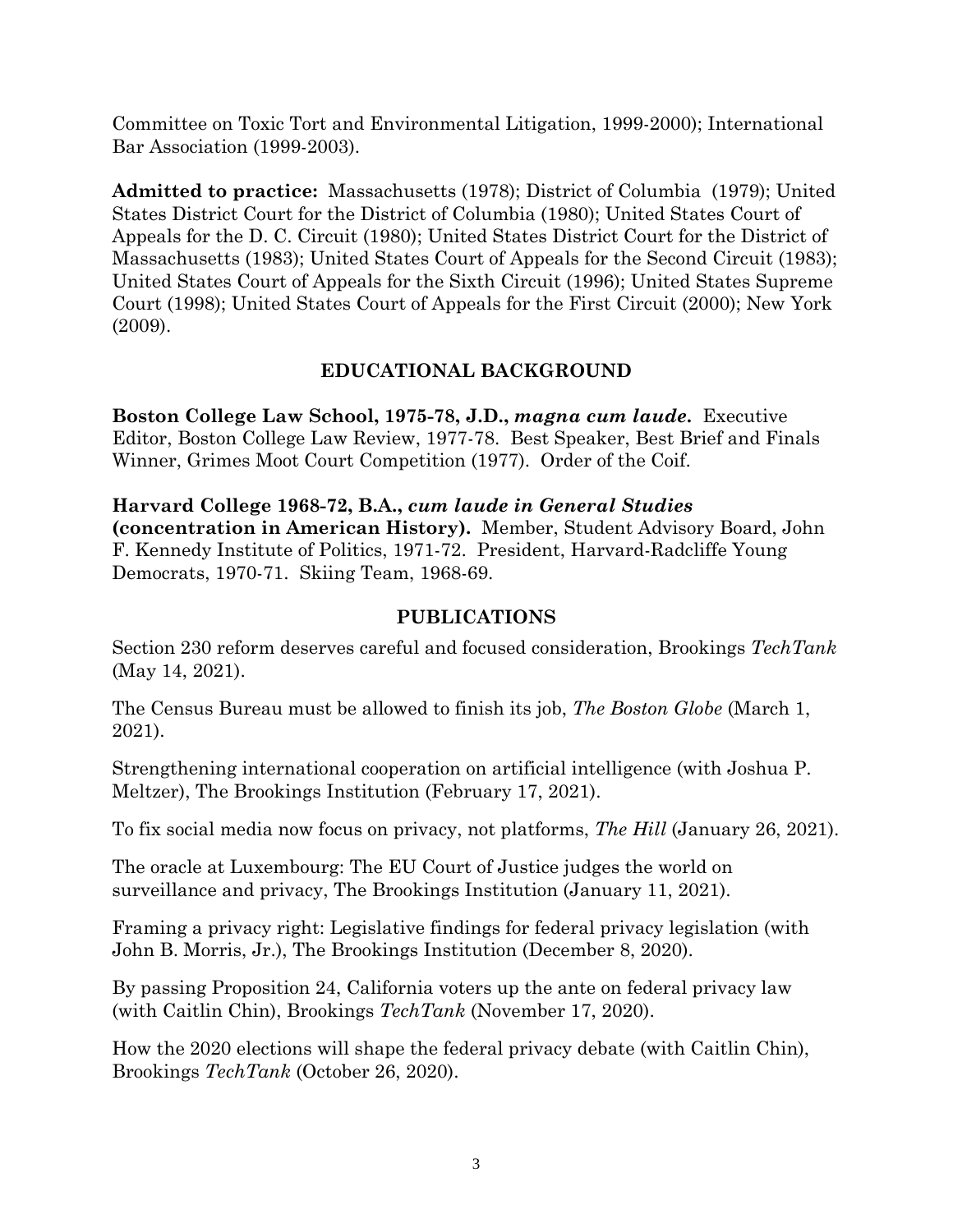Federal privacy legislation should protect civil rights, Brookings *TechTank* and *Lawfare* (July 16, 2020).

In privacy legislation, a private right of action is not an all-or-nothing proposition (with John B. Morris, Jr.), Brookings *TechTank* and *Lawfare* (July 7, 2020).

Preemption: A balanced national approach to protecting all Americans' privacy (with John B. Morris, Jr.), Brookings *TechTank* and *Lawfare* (June 29, 2020).

The importance and opportunities of transatlantic cooperation on AI (with Joshua P. Meltzer and Alex Engler), The Brookings Institution (June 17, 2020).

Private lawsuits are a necessary expedient in privacy legislation, *The Hill* (June 11, 2020).

Bridging the gaps: A path forward to federal privacy legislation (with John B. Morris, Jr., Caitlin Chin, and Nicol Turner Lee), Center for Technology Innovation at Brookings (June 3, 2020).

Keeping the fires burning for federal privacy legislation, IAPP Privacy Perspectives (June 3, 2020).

The U.S. and EU should base AI regulations on shared democratic values (with Joshua P. Meltzer and Alex Engler), Brookings *TechTank* (March 2, 2020).

Protecting privacy in an AI-driven world, Center for Technology Innovation at Brookings (February 10, 2020).

Hitting refresh on privacy policies: Recommendations for notice and transparency (with Caitlin Chin), Brookings *TechTank* (January 6, 2020).

Game on: What to make of Senate privacy bills and hearing, Brookings *TechTank* (December 3, 2019).

Senate Democratic privacy principles: Endgame or game over for a bipartisan bill? Brookings *TechTank* (November 22, 2019).

Should consumers be able to sell their own personal data? *Wall Street Journal* (October 13, 2019).

Cybersecurity and digital trade: Getting it right (with Joshua P. Meltzer), Brookings Global Economy and Economic Development Program Report (September 18, 2019).

Why data ownership is the wrong approach to protecting privacy (with John B. Morris), Brookings *TechTank* and *Lawfare* (June 26, 2019).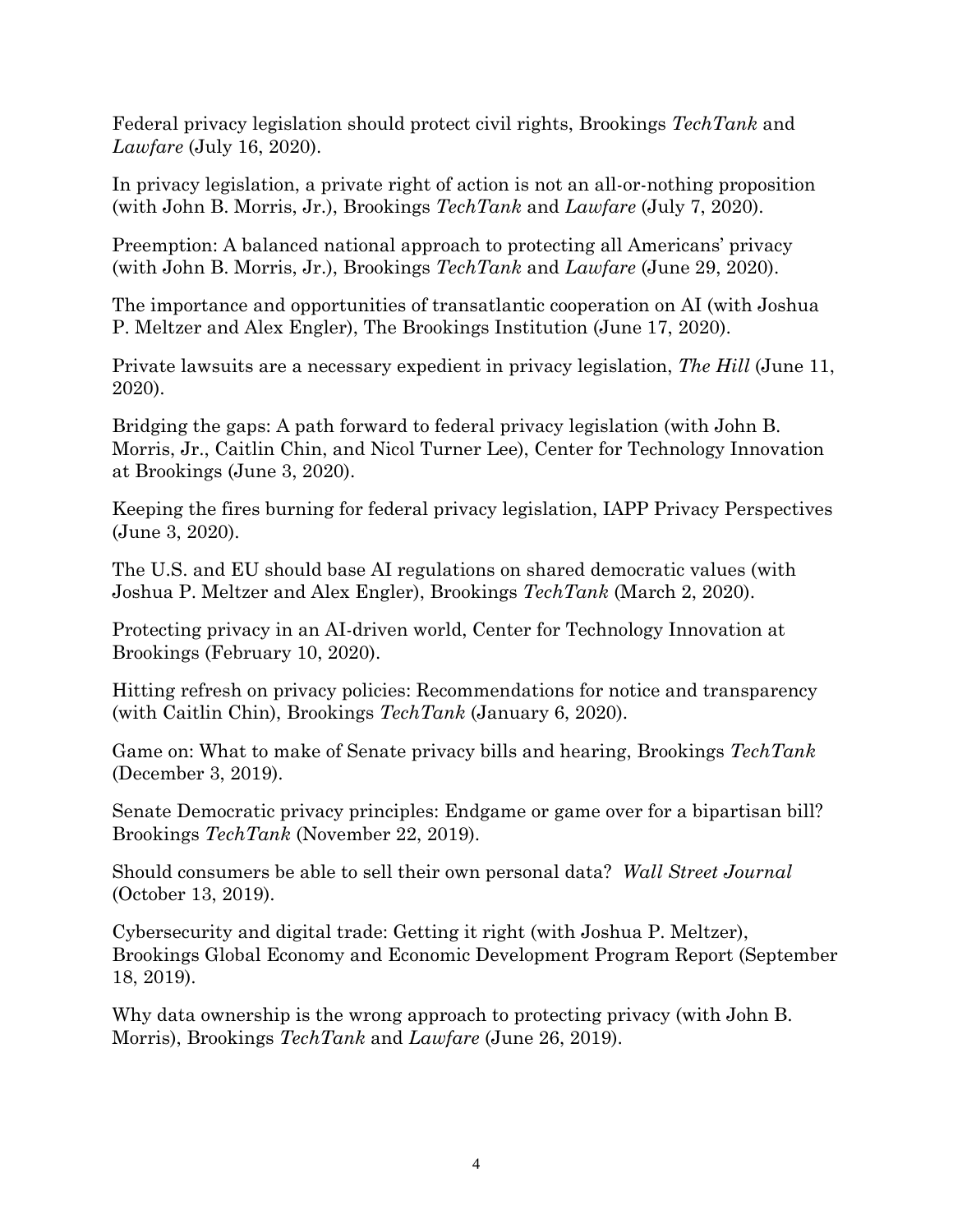Rulemaking and its discontents: moving from principle to practice in privacy legislation (with Daniel J. Weitzner), Brookings *TechTank* and *Lawfare* (June 5, 2019).

A federal privacy law could do better than California's, *Los Angeles Times* (April 25, 2019).

Proposed language for data collection in privacy legislation, *Lawfare* and Brookings *TechTank* (April 16, 2019).

Breaking down proposals for privacy legislation: how do they regulate? Center for Technology Innovation at Brookings (March 8, 2019).

Will this new Congress be the one to pass data privacy legislation? Brookings *TechTank* (January 8, 2019).

Debate Continues on the Future of U.S. Privacy from California to Capitol Hill, (coauthor) *datamatters.sidley.com* (December 27, 2018).

Can China have difficult conversations about the Internet? Brookings *TechTank* (December 6, 2018).

EDPB Issues Long-awaited Guidance on Territorial Scope of GDPR, (co-author) *datamatters.sidley.com* (November 30, 2018).

It's time for the Senate to act on PCLOB nominations, *Lawfare* and Brookings *TechTank* (August 27, 2018).

Filling the gaps in US data privacy laws, *Lawfare* and Brookings *TechTank* (July 12, 2018).

Why protecting privacy is a losing game today – and how to change the game, Center for Technology Innovation at Brookings (July 12, 2018).

California Enacts Broad Privacy Laws Modeled on GDPR (co-author), *datamatters.sidley.com* (June 29, 2018).

European Lawmakers Call on the EU to Suspend the EU-U.S. 'Data Transfer" Privacy Shield (co-author), *datamatters.sidley.com* (June 14, 2018).

11th Circuit Vacates LabMD Enforcement Order; Casts Doubt on Decades of FTC Cybersecurity Enforcement Practices (co-author), *datamatters.sidley.com* (June 12, 2018).

State Activity on Privacy: Vermont Is First to Regulate Data Brokers (co-author), *datamatters.sidley.com* (June 11, 2018).

Amid Growing Threats, White House Dismantles Top Cybersecurity Post (coauthor), *datamatters.sidley.com* (May 29, 2018).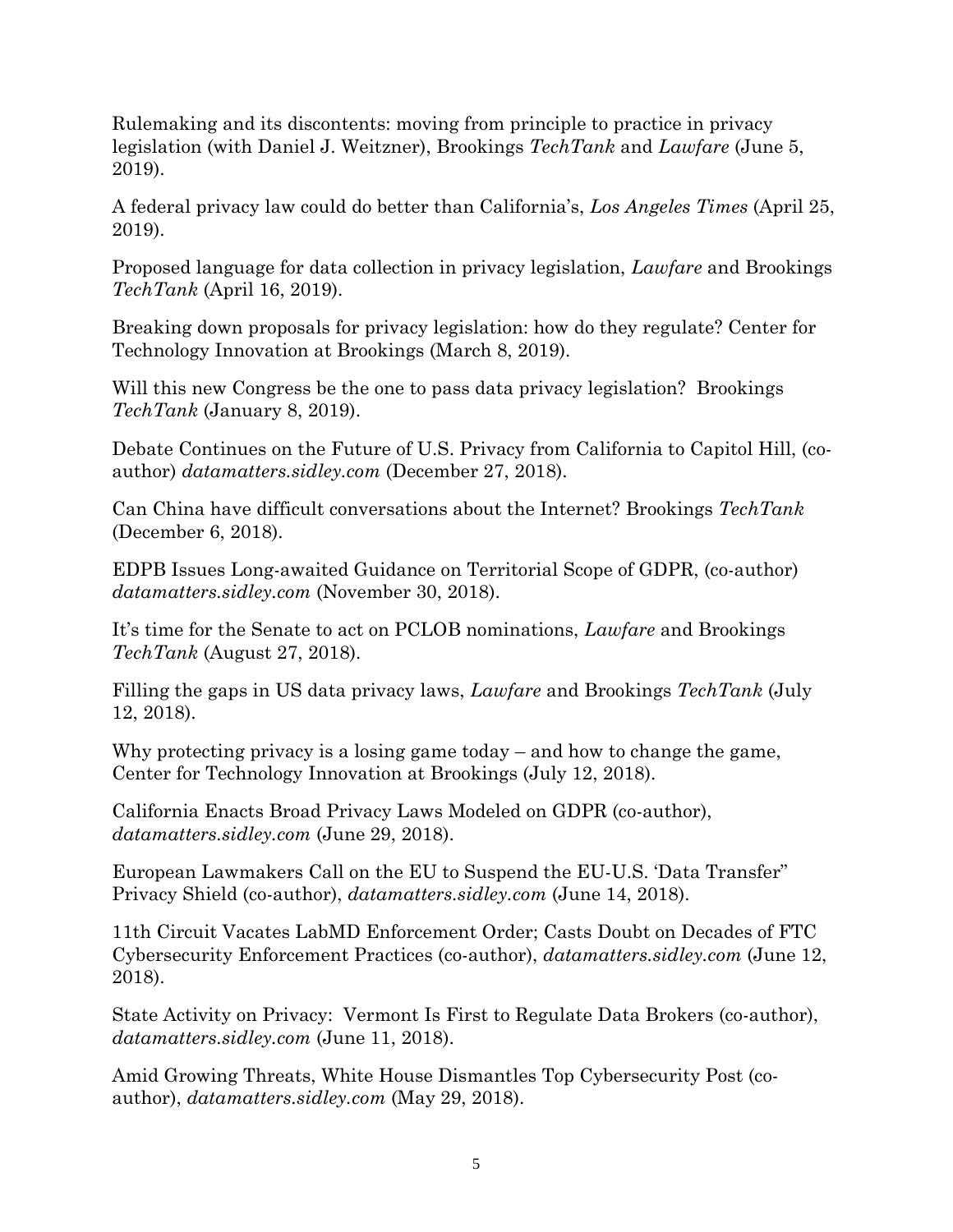White House nominations to privacy board offer a pleasant surprise, Brookings *TechTank* (March 16, 2018).

Singapore Joins APEC Cross-Border Privacy Rules System and Privacy Recognition for Processor Program (co-author), *datamatters.sidley* (March 15, 2018).

Potential Congressional Action on Cross Data? A Primer in the CLOUD Act (coauthor), *datamatters.sidley* (March 13, 2018).

Congressional Movement on Cybersecurity in a Bill to Reauthorize the Homeland Security Act of 2002 (co-author), *datamatters.sidley* (March 7, 2018).

A week that raised the profile of U.S. cybersecurity concerns, Brookings *TechTank*  (February 23, 2018).

Movement on Section 702 of the Foreign Intelligence Surveillance Act (FISA) (coauthor), *datamatters.sidley* (January 22, 2018).

Privacy and Security Top 10 for 2018 (co-author), *datamatters.sidley* (January 2, 2018).

Cyber Diplomacy Act gives cyber the importance it needs at the State Department, Brookings *TechTank* (December 4, 2017).

The Equifax data breach is the national wake-up moment we expected, Brookings *TechTank* (October 18, 2017).

Gauging Investment in Self-Driving Cars (with Jack Karsten), Center for Technology Innovation at Brookings (September 16, 2017).

Trump administration overlooks critical digital policy posts, Brookings *TechTank*  (August 25, 2017).

CJEU Rules on EU-Canadian Passenger Name Record Agreement; Data Retention Possible; Detailed Court Scrutiny to Ensure Proportionality (co-author), *datamatters.sidley* (August 1, 2017).

The Department of State needs a cyber coordinator now more than ever, Brookings *TechTank* (July 28, 2017).

Could consumer internet privacy legislation show potent populist appeal? (with Stuart N. Brotman), Brookings *TechTank* (July 13, 2017).

Trump puts U.S.-EU Privacy Shield at risk, *Lawfare* and Brookings *TechTank*  (June 14, 2017).

President Trump Signs Executive Order on Cybersecurity at Federal Agencies (coauthor), *datamatters.sidley* (May 15, 2017).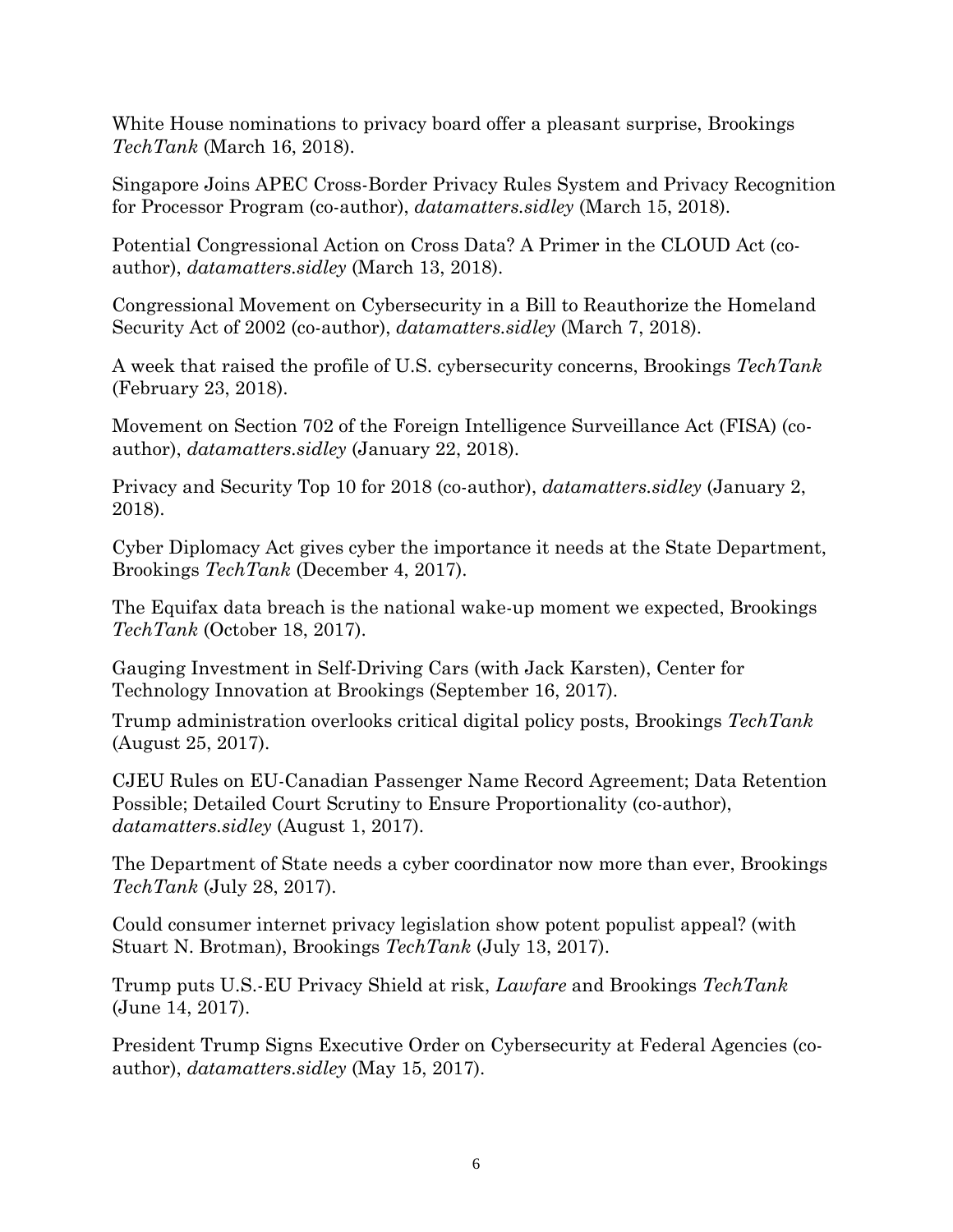[Transatlantic Cybersecurity: Forging a](https://urldefense.proofpoint.com/v2/url?u=https-3A__www.uschamber.com_TransatlanticCybersecurityReport&d=DwMGaQ&c=Od00qP2XTg0tXf_H69-T2w&r=8-25Bp-gyoHVS0aXogiJ-4yD_r0HlxHx8m9lEFsNfGI&m=NkaVHqZSVCdlljSCTEhd79TpN8U7RfoPtjfXu_80U1A&s=2lFmkdxG0GZTVcLr8PrRjS7VzL7x9SICS2g4JoUXMOk&e=) United Response to Universal Threats, on behalf of the United States Chamber of Commerce (May 2, 2017).

The Continuing Impact of the Judgment of the Court of Justice of the European Union Declaring Invalid the European Commission's on Safe Harbor (with William R.M. Long), Bloomberg Law Privacy and Security Law Report (March 2, 2017).

Singapore Joins APEC Cross-Border Privacy Rules System and Privacy Recognition Transatlantic Data Flow – the New Swiss-U.S. Privacy Shield available April 12, 2017 (co-author), *datamatters.sidley* (Feb. 21, 2017).

2016 Year in Review and 2017 Preview: Top Ten for Data Protection and Privacy (co-author), *datamatters.sidley* (January 31, 2017).

Trump's immigration order deprives U.S. of exports and technology talent, Brookings *TechTank* (January 30, 2017).

[The Economic Case for Preserving PPD-28 and Privacy Shield,](http://datamatters.sidley.com/economic-case-preserving-ppd-28-privacy-shield/) *Lawfare* (January [17, 2017\).](http://datamatters.sidley.com/economic-case-preserving-ppd-28-privacy-shield/)

NIST Issues Draft Revision to Cybersecurity Framework (co-author), *datamatters.sidley* (January 13, 2017).

Confirming Team Trump: Wilbur Ross Department of Commerce, Brookings *FixGov* (January 11, 2017).

The Article 29 Working Party Releases Draft Guidelines on Key Elements of the GDPR Including the Right to Data Portability, Data Protection Officers and the Lead Supervisory Authority (co-author), *datamatters.sidley* (December 19, 2016).

[Looking beyond Transatlantic Data Transfers,](https://www.brookings.edu/blog/techtank/2016/11/09/looking-beyond-transatlantic-data-transfers/) Brookings *TechTank* (November 9, 2016).

Applications to Intervene in Privacy Shield Challenge, *datamatters.sidley*  (November 8. 2016).

EU-U.S. Privacy Shield Challenges in CJEU (co-author), *datamatters.sidley*  (November 4, 2016).

White House Publishes Report on Artificial Intelligence (co-author), *datamatters.sidley* (October 21, 2016).

How Big Will Big Data be Under the GDPR? IAPP *Privacy Advisor* (October 24, 2016).

Co-Author, Enabling Humanitarian Use of Mobile Phone Data, in *Trust Data: A New Framework for Identity and Data Sharing* (October 23, 2016).

European Commission Considering Amendments to Standard Contractual Clauses for International Data Transfers (co-author), *datamatters.sidley* (October 13, 2016).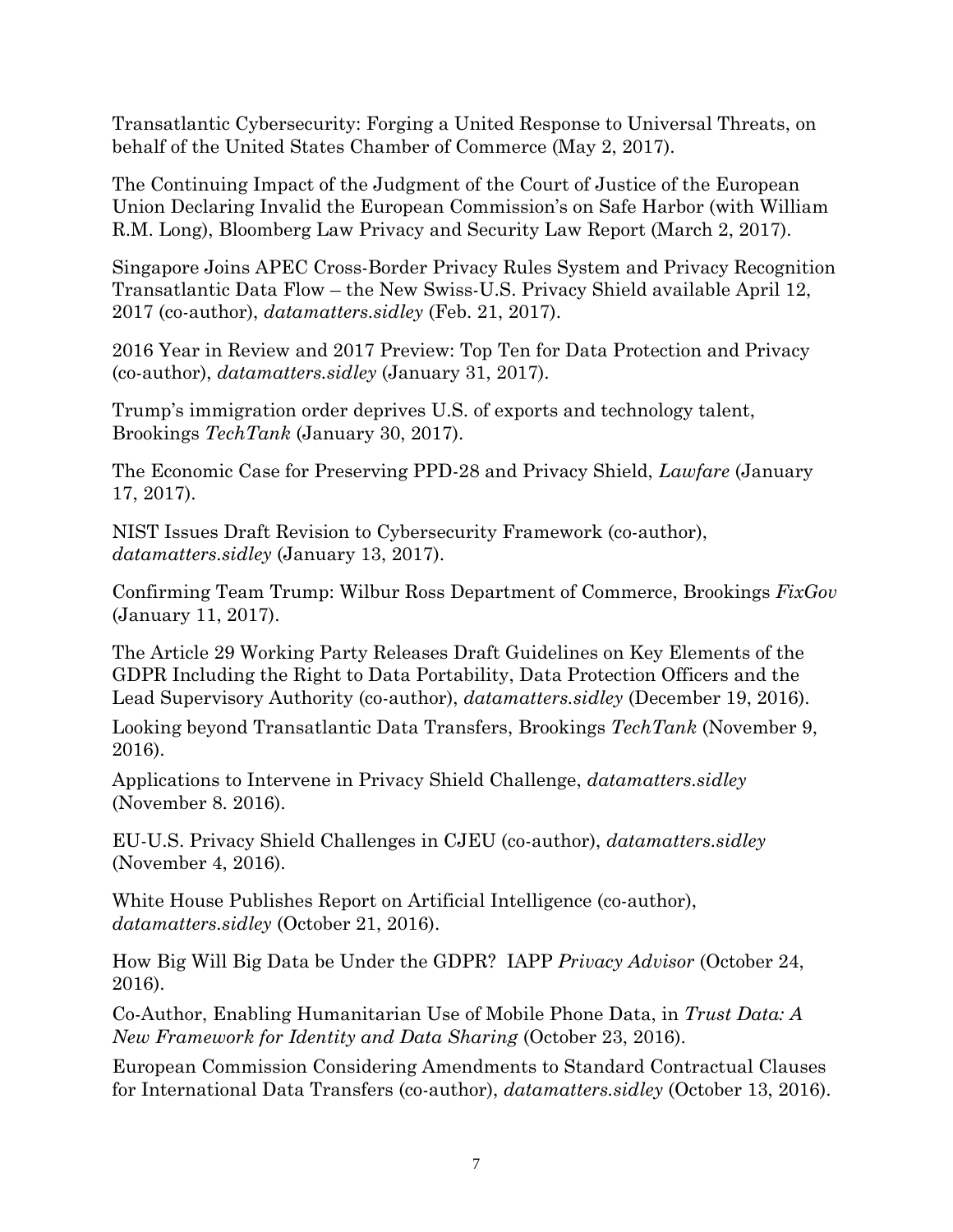[How the Next President can Bridge the Internet-cyber Gap,](https://www.brookings.edu/blog/techtank/2016/10/10/how-the-next-president-can-bridge-the-internet-cyber-gap/) Brookings *TechTank* (October 10, 2016).

Bridging the internet-cyber gap: Digital policy lessons for the next administration, Center for Technology Innovation at Brookings (October 7, 2016).

Evaluating the Dwindling Privacy Shield Grace Period (co-author), *datamatters.sidley* (September 9, 2016).

States [Lead Washington on Consumer Privacy Laws,](https://www.brookings.edu/blog/techtank/2016/08/03/states-lead-washington-on-consumer-privacy-laws/) Brookings *TechTank* (August 3, 2016).

Co-author, "Privacy Shield – Not Just Safe Harbour 2," *SC Magazine UK* (July 29, 2016).

EU Data Protection Authorities Adopt One-Year "Wait and See" Position on Privacy Shield (co-author), *datamatters.sidley* (July 28, 2016).

Formal Adoption of EU-US Privacy Shield (co-author), *datamatters.sidley* (July 13, 2016).

Privacy Shield's Final Test Is Yet to Come, *POLITICO Pro* (July 8, 2016).

Privacy Shield Text Updated (co-author), *datamatters.sidley* (July 6, 2016).

Post-Brexit EU May Be Stranded by Its Own Data Rules, *Forbes* (July 1, 2016).

Amid news of Brexit, UK ICO seeks to provide reassurance (co-author), *datamatters.sidley* (June 27, 2016).

Council Adopts EU-wide Cybersecurity Directive (co-author), *datamatters.sidley*  (May 20, 2016).

Article 29 Working Party Releases ITS Wish List for the EU-U.S. Privacy Shield (co-author), *datamatters.sidley* (April 15, 2016).

EU General Data Protection Regulation has been Adopted (co-author), *datamatters.sidley* (April 14, 2016).

EU General Data Protection Regulation Takes Significant Steps Towards Adoption (co-author), *datamatters.sidley* (April 12, 2016).

[Having an Open and Honest Debate about Security,](https://www.brookings.edu/blog/techtank/2016/03/03/having-an-open-and-honest-debate-about-security/) *Lawfare* and Brookings *TechTank* (March 3, 2016).

Details of the EU-U.S. Privacy Shield Are Published (co-author), *datamatters.sidley*  (February 29, 2016).

President Obama Signs Judicial Redress Act (co-author), *datamatters.sidley*  (February 24, 2016).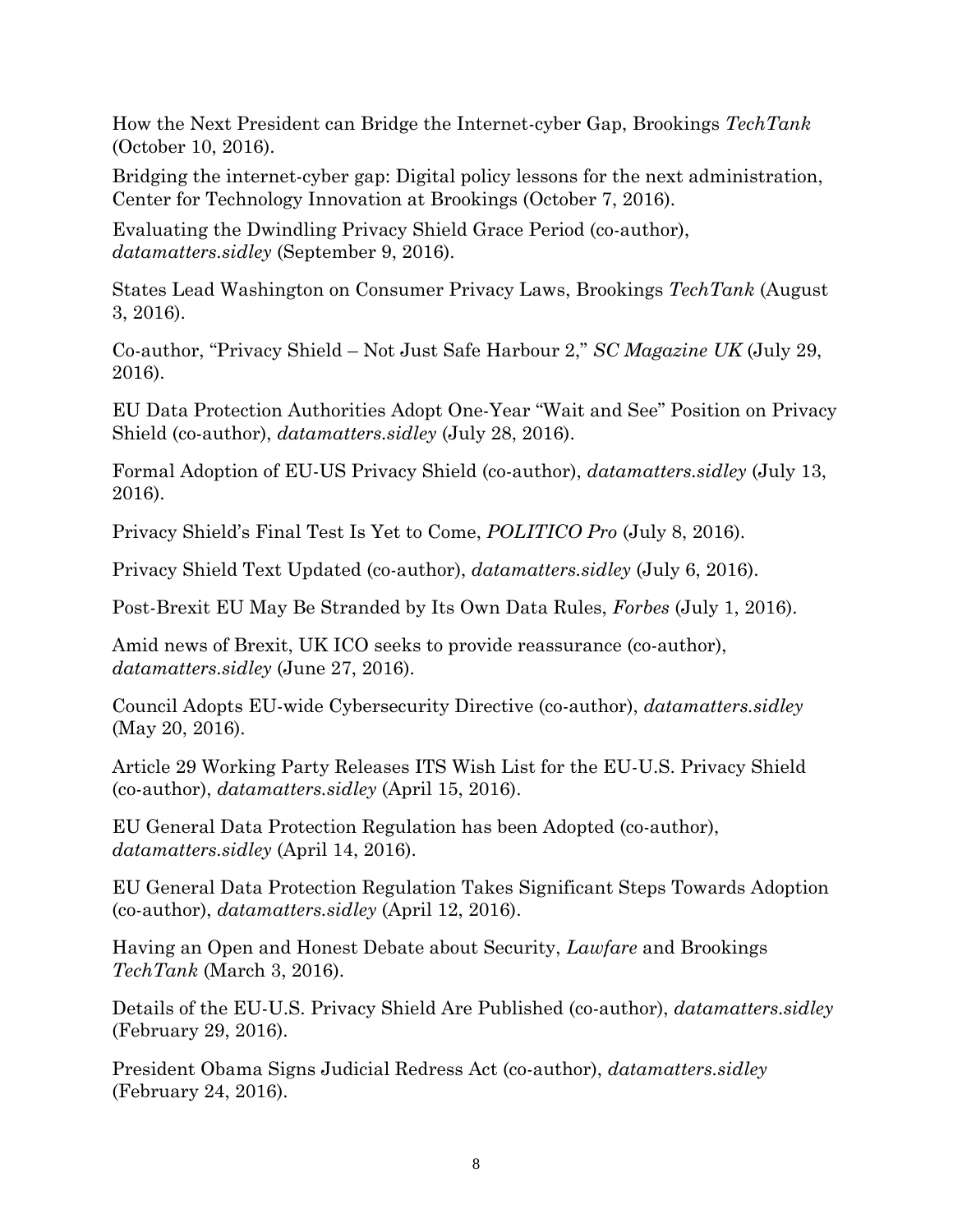[The White House Makes Cybersecurity its Valentine,](https://www.brookings.edu/blog/techtank/2016/02/25/the-white-house-makes-cybersecurity-its-valentine/) Brookings *TechTank* (February 25, 2016).

Article 29 Working Party standards frame a holistic look at the actual EU benchmark for surveillance, IAPP *Privacy Perspectives* (February 17, 2016).

Will US-EU privacy shield protect consumers, global Internet? San Francisco Chronicle (February 3, 2016).

Article 29 Working Party Confirms that EU-U.S. Standard Contractual Clauses and Binding Corporate Rules are Still Valid – for the Time-Being (co-author), *datamatters.sidley* (February 3, 2016).

New Framework on Transatlantic Data Flows Agreed – the EU-US Privacy Shield" Adopted (co-author), *datamatters.sidley* (February 2, 2016).

Essentially Equivalent: a comparison of the legal orders for privacy and data protection in the European Union and the United States (with Jacques Bourgeois, William RM Long, Maarten Meulenbelt and Alan Charles Raul, Sidley Austin LLP), on behalf of the United Chamber of Commerce, BSA/ The Software Alliance, The Compute & Communications Industry Association, and Information Technology Industry Council, *datamatters.sidley.com* (January 25, 2016).

Top 10 Privacy Issues to Watch This Year (with Colleen Brown, John Casanova, Alan Charles Raul, and Anna Spencer), *Law 360* (January 11, 2016).

Cybersecurity Act of 2015 Signed Into Law (co-author), *datamatters.sidley*  (December 21, 2015).

Agreement Reached on EU General Data Protection Regulation (co-author), *datamatters.sidley* (December 15, 2015).

Negotiations on the General Data Protection Regulation Continue (co-author), *datamatters.sidley* (December 4, 2015).

The Impact of the Court of Justice of the EU's Judgment Declaring The European Commission's EU-U.S. Safe Harbor Decision Invalid, BNA Privacy and Security Law Report (November 23, 2015).

The Opportunities and Challenges of Big Data for Business and Public Policy, *datamatters.sidley* (November 19, 2015).

Standing up for The Global Flow of Information, Brookings *TechTank* (November 11, 2015).

Commissioner Jourová encourages further progress amid Safe Harbor fall out (coauthor), *datamatters.sidley* (November 4, 2015).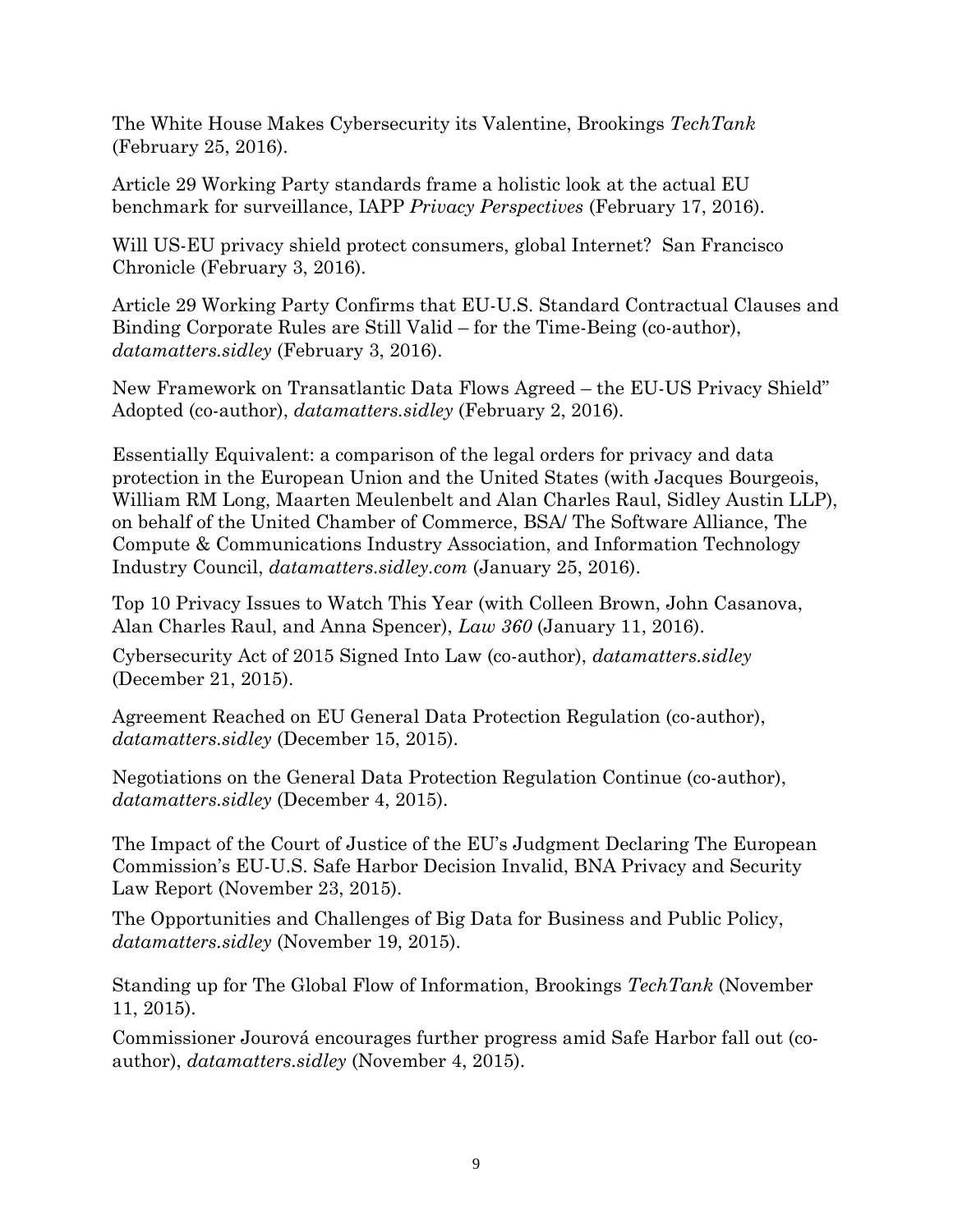Safe Harbour invalidation puts EU data in quarantine, *EUObserver.com* (October 26, 2015).

Safeguards and Oversight of U.S. Surveillance Under Section 702 (co-author), *datamatters.sidley* (October 25, 2015).

European Data Protection Authorities Give Companies Three Months to Assess New International Data Transfer Solutions and Call "Urgently" for Safe Harbor 2.0 – Model Contracts and Binding Corporate Rules Remain Viable (co-author), *datamatters.sidley* (October 16, 2015).

European Court of Justice strikes down US-EU data transfer agreement, Brookings *TechTank* and *datamatters.sidley.com* (October 7, 2015).

The Backdoor Threat to Encryption, *The Boston Globe* (October 1, 2015).

Finding a Safe Harbor for Safe Harbor, IAPP *Privacy Perspectives* (October 1, 2015).

Opinion by ECJ Advocate General Finds Safe Harbor Invalid (co-author), *datamatters.sidley* (September 24, 2015).

Expanding The Digital Economy Through Data, in US Chamber of Commerce Foundation, *The Internet of Everything: Data, Networks and Opportunities, uschamberfoundation.org/ioe* (September 22, 2015).

Precision Medicine Initiative: Proposed Privacy & Trust Principles (co-author), *datamatters.sidley* (July 15, 2015).

One Step Closer to the EU Data Protection Regulation (co-author), *datamatters.sidley* (June 15, 2015).

Lessons on the New Threat Environment From Sony, Anthem and ISIS, *TechCrunch* and Brookings *TechTank* (March 24, 2015).

We Need a Privacy Bill of Rights, *The Hill* (March 6, 2015).

Privacy and Cybersecurity Get Political Legs, Brookings *TechTank* (February 25, 2015).

[Certifying Cloud Compliance: A New International Standard \(ISO/IEC 27018\)](http://www.sidley.com/en/publications/certifying-cloud-compliance) (with Alan C. Raul), *[BNA's Daily Report for Executives](http://www.sidley.com/en/publications/certifying-cloud-compliance)* (February 19, 2015).

Finding Privacy in the Global Cloud, American Constitution Society for Law and Policy's blog and Brookings *TechTank* (January 20, 2015).

On Consumer Privacy, President Obama Makes Up for Lost Time, International Association of Privacy Professionals *Privacy Perspectives* (January 20, 2015).

How to Use Big Data to Combat Ebola, Brookings *TechTank* (November 12, 2014).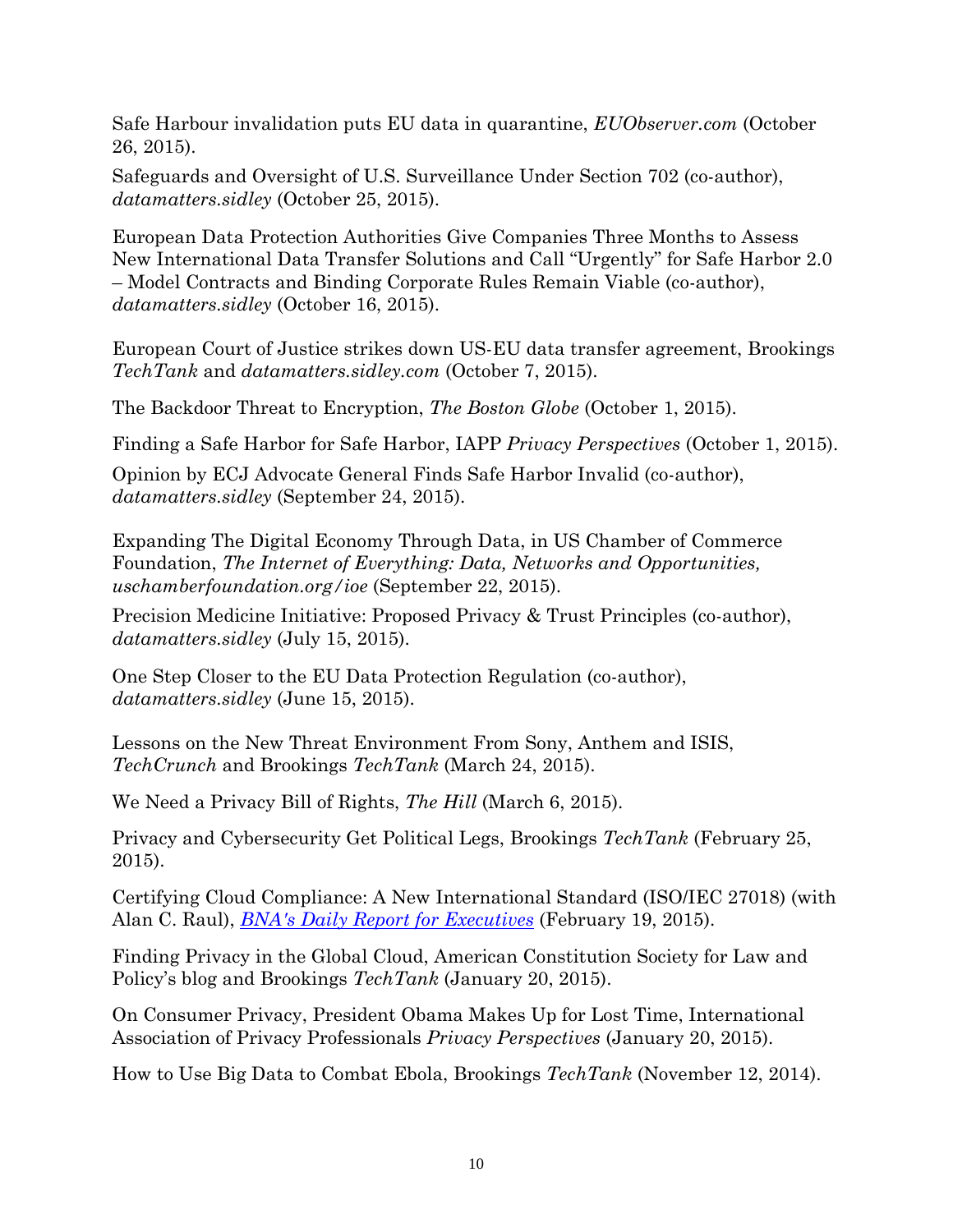The Law Needs to Keep With Technology But Not At The Expense of Civil Liberties, *Forbes.com* (November 6, 2014).

Enabling Humanitarian Use of Mobile Phone Data, Brookings Institution Issues in Technology Innovation (with Yves-Alexandre de Montjoye & Jake Kendall), The Brookings Institution (November 2014).

Europe's big challenge: Creating a digital single market, *GigaOm* (October 11, 2014).

The Changing Scope of Privacy Practice: How to Protect Facebook Users, International Association of Privacy Professionals *Privacy Perspectives* and Brookings *TechTank* (August 26, 2014).

Microsoft Challenges the Government: Litigating Extraterritoriality in a Virtual World, American Constitution Society Blog and Brookings *TechTank* (July 30, 2014).

Smiling Through Clenched Teeth, *TechTank*, The Brookings Institution (July 15, 2014).

The Future of Privacy and Regulation, *TechTank*, The Brookings Institution (July 1, 2014).

Bridging Transatlantic Differences on Data and Privacy After Snowden, *TechTank*, The Brookings Institution (May 20, 2014).

Missed Connections: Talking with Europe about Data, Privacy, and Surveillance, Issues in Technology Innovation, The Brookings Institution (May 20, 2014).

Using Technology to Better Inform Consumers about Privacy Decision, *TechTank*, The Brookings Institution (April 30, 2014).

Internet Corporation for Assigned Names and Numbers (ICANN) Shifting Responsibility to "Global Multistakeholder Community," *TechTank*, The Brookings Institution (March 15, 2014).

Digital Trade and the Transatlantic Trade and Investment Partnership, *TechTank*, The Brookings Institution (March 3, 2014).

My Brother John Kerry Is A Passionate And Consistent Supporter of Israel, *Yediot Ahronot* (in Hebrew), *YNe*t, and *Huffington Post* (February 14, 2014).

Why NSA Overreach Is Bad for Business Too, *Politico Magazine* (January 15, 2014).

Avoiding a US-EU Data Divide, *The European Voice* (November 20, 2012).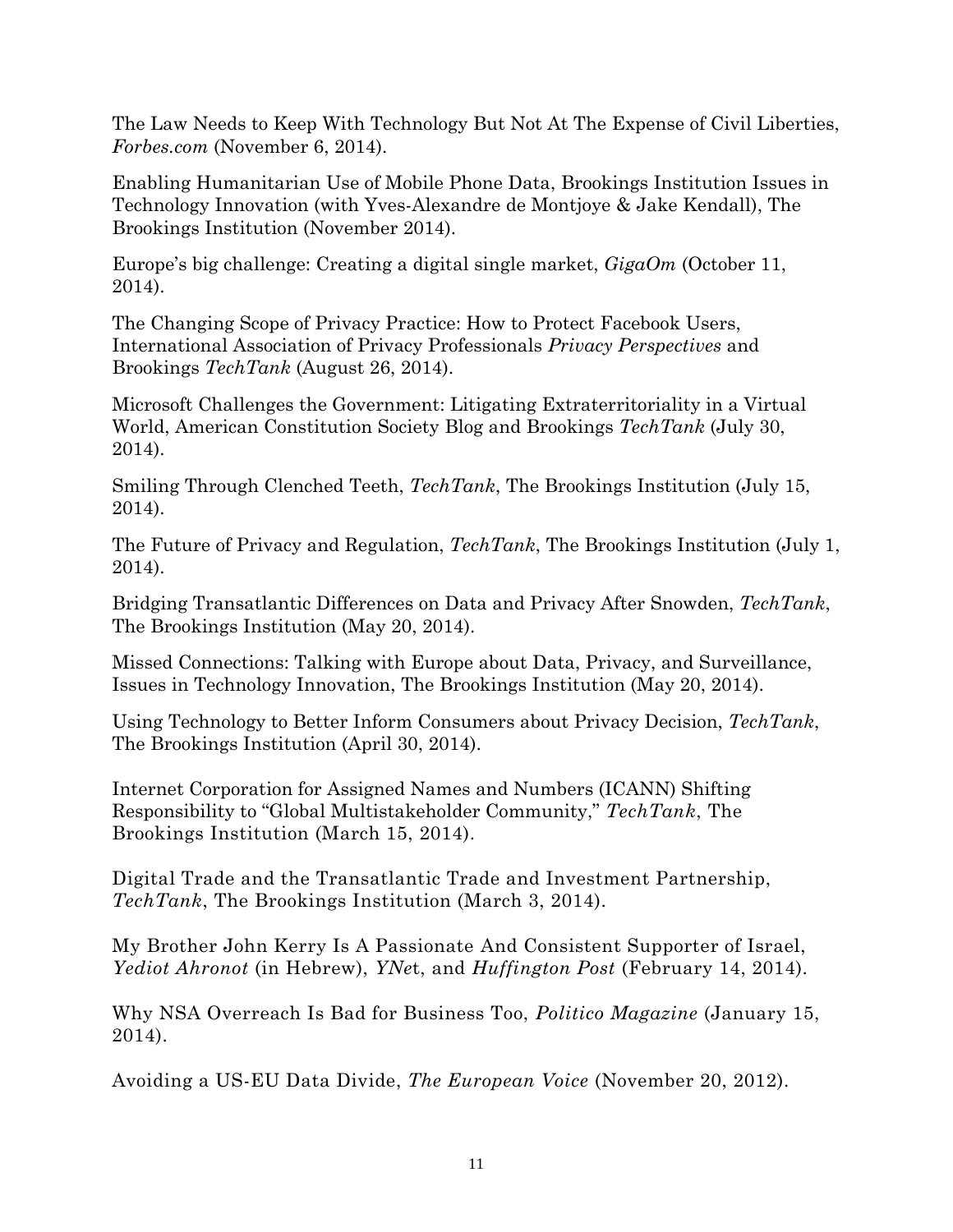Commerce Department Promotes Internet Privacy Blueprint Overseas, The White House Blog, (March, 2012).

Preface to M. Abeti, N. Ben Rayana, J. Durgée, M. El Abassi & I. Hasan, *Entrepreneuriat et Innovation dans Les Pays du Maghreb* (2011).

Expanding The Global Fight Against Corruption, *TheHill.com* (December 9, 2010).

Obama Is Calling to Jews, *Jewish Telegraphic Agency* (April 18, 2008).

Unpacking the Massachusetts Preliminary Injunction Standard, Massachusetts Law Review (Winter 2007).

Contributor, Report and Recommendations, Civic Engagement Working Group, Patrick-Murray Transition Committee (December 2006).

Voting Made Easy, *Boston Globe* (October 3, 2005).

Counting Every Vote, *Boston Globe* (January 6, 2005).

Coordinating editor, Special Millennium Issue, The Constitution in The 21st Century, 44 Boston Bar J. No. 1 (Jan. 2000) (a collection of articles by judges and prominent BBA members on current constitutional issues).

Door Left Open for Operators to Sue for Access to Rights of Way, 17 Cable TV & New Media Law & Finance 1 (Sept. 1999), with Frank W. Lloyd & Scott A. Samuels (a note on a First Circuit decision on provisions of the Telecommunications Act of 1996).

*Kumho Tire* Widens The Gate, Toxic Torts & Environmental Law (Summer, 1999) (analysis of last year's U.S. Supreme Court decision on admissibility standards for expert testimony under Fed. R. Evid. 702).

Feds Finding That Old Rules Don't Work on Net, *Mass High Tech* (April 5-11, 1999) (reporting on communications regulation issues affecting the Internet).

A Sword And A Shield: The Effect of New Standards on Lead Liability Litigation, in Conference Materials, Lead and the Law Conference presented by IAQ Publications, Washington, D.C., and conference presentation on Lead Exposure – A Critical Examination of Legal, Medical, and Bureaucratic Models (March, 1997) (analysis of the impact of HUD and EPA regulations on liability standards in lead litigation).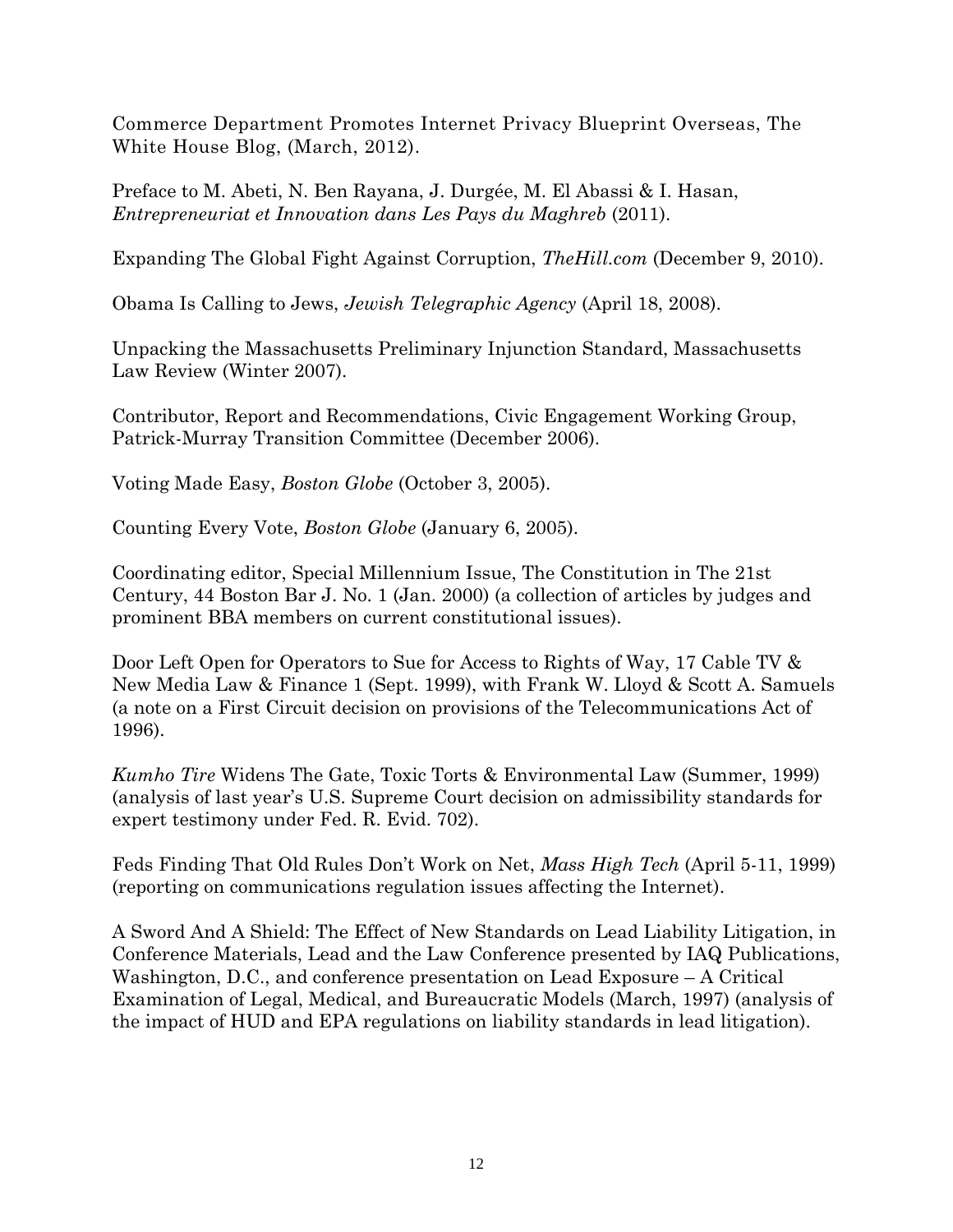Playing The Odds in Lead Litigation, in Conference Materials, Lead Tech Conference presented by IAQ Publications in Arlington, Virginia, and conference presentation (Oct., 1996) (statistical analysis of verdicts).

A Statistical Analysis of Lead Litigation Verdicts, Mealey's Litigation Reports – Lead (July 3, 1996) (same).

*Lanigan's* Wake: Has a New Standard Emerged for Admitting Scientific Evidence in Massachusetts Court? 40 Boston Bar. J. 8 (Jan.-Feb. 1996), with Andrew N. Nathanson (review and analysis of the SJC's adoption of *Daubert* standards in *Commonwealth v. Lanigan*).

Franchise Fees Enforcement under The Cable Act: An FCC Responsibility, 39 Fed. Communications Law. J. 53 (1985), with Frank W. Lloyd (analysis of Communications Act provisions and FCC authority relating to local cable television franchise fees).

Principal author & editor, State and Municipal Regulation of Cable Television, and editor, Federal Regulation of The Content of Programming Originated by Cable Systems, in C. D. Ferris, F. W. Lloyd & T. Casey, Cable Television Law (Matthew Bender & Co., 1983 & Supps. 1984-96) (treatise chapters and periodic updates on title subjects).

Regulation of Internal Union Affairs – Access to the Union Ballot Under the LMRDA; and Certification of a Discriminatory Bargaining Representative – *Bekins* Overruled: *Handy Andy, Inc*., in Annual Survey of Labor Relations and Employment Discrimination Law, 18 Boston College L. Rev. 1045, 1090 (1977) (notes on NLRB decisions).

Note, Advertising of Prescription Drug Prices as Protected Commercial Speech -- *Virginia State Board of Pharmacy v. Virginia Citizens Consumer Council, Inc.,* 18 Boston College L. Rev. 276 (1997) (a comment on First Amendment standards of review applicable to commercial speech).

### **CONGRESSIONAL TESTIMONY**

Senate Committee on Commerce, Science, and Transportation, The Need for Privacy Protections: Perspectives from the Administration and the Federal Trade Commission (May 9, 2012).

Senate Committee on Commerce, Science & Transportation, Privacy and Data Security: Protecting Consumers in the Modern World (June 29, 2011).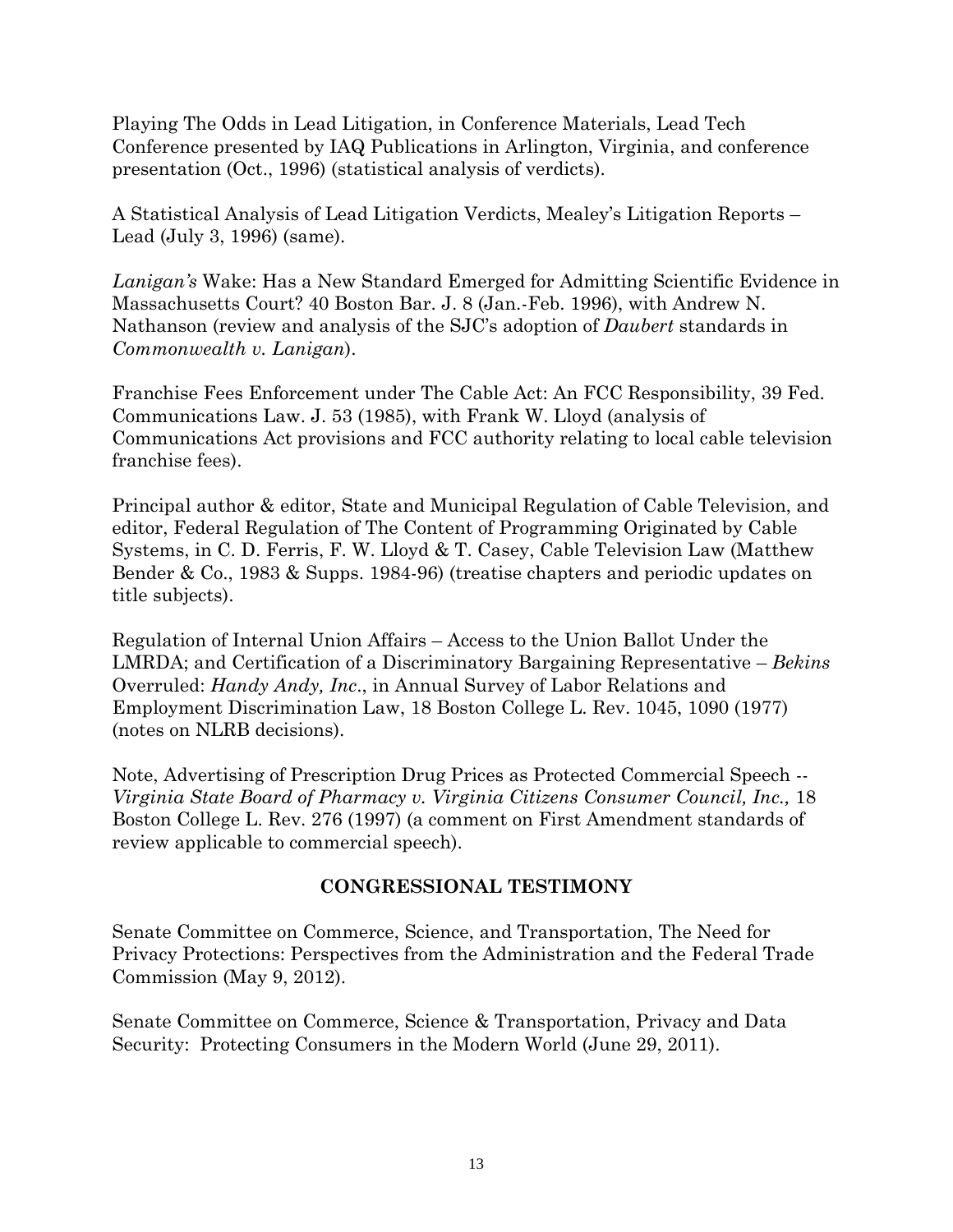Senate Committee on Judiciary, The Electronic Communications Privacy Act: Government Perspectives on Protecting Privacy in The Digital Age (April 6, 2011).

Senate Committee on Judiciary, The Electronic Communications Privacy Act: Promoting Security And Protecting Privacy in The Digital Age (September 22, 2010).

Senate Committee on Commerce, Science & Transportation, Confirmation Hearing (April 20, 2009).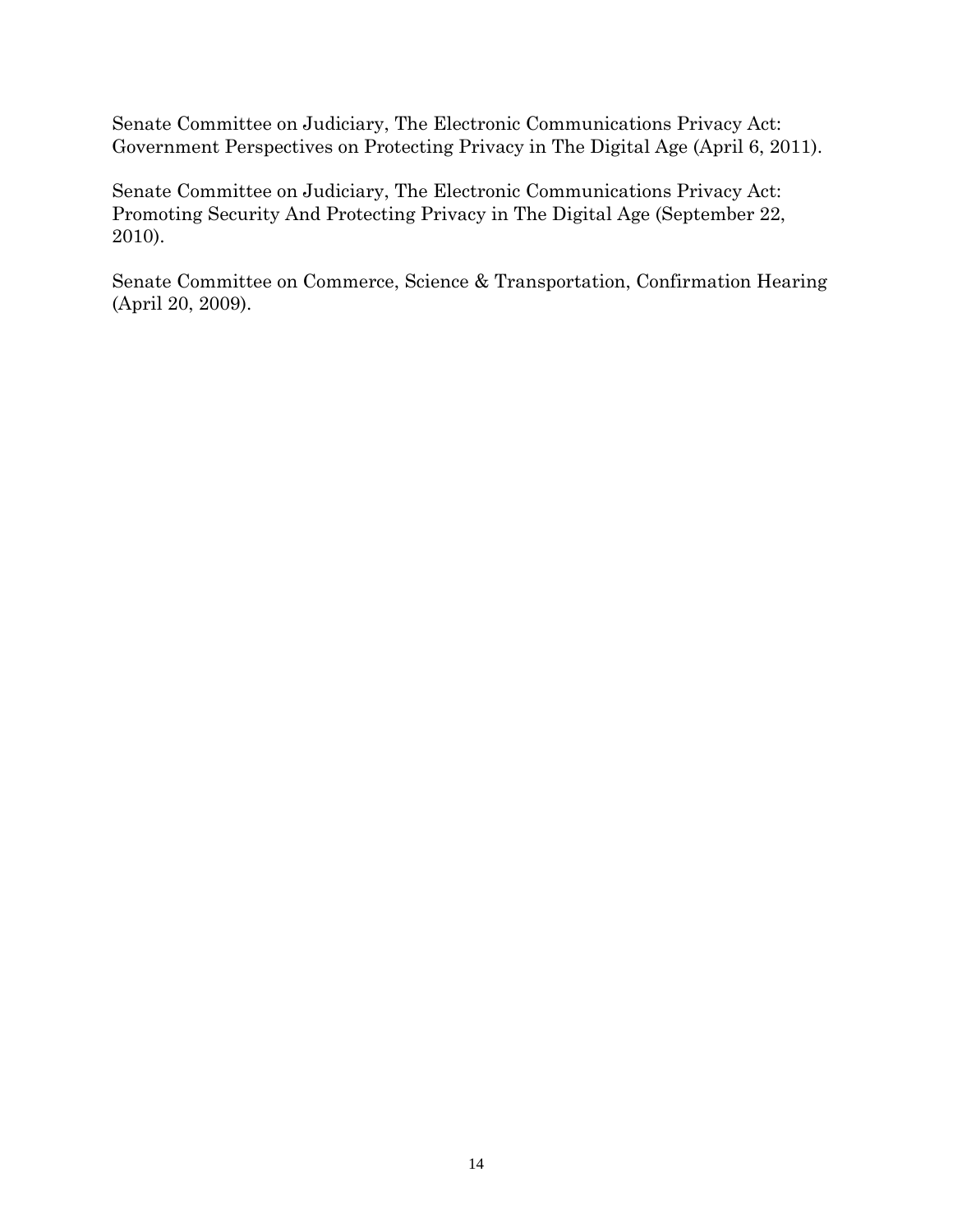### **PUBLIC SPEECHES AND PROFESSIONAL PRESENTATIONS**

Panelist, "Trans-Atlantic data flows: What's next after the EU-U.S. Privacy Shield?" The Brookings Institution, Virtual (July 23, 2021).

Moderator, "Avoiding discriminatory outcomes in digital advertising," Network Advertising Initiative, Virtual (June 30, 2021).

Podcast, "Prospects of a federal data privacy law," American Consumer Institute (June 9, 2021).

Speaker, "Fireside chat," RightsCon 2021, Virtual (June 9, 2021).

Moderator, "Global Privacy, Data Flows, and Government Access", Brookings Institution, Virtual (June 9, 2021).

Commentator, "How (not) to write a privacy law, by Julie Cohen," Privacy Law Scholars Conference, Virtual (June 3, 2021).

Panelist, "Biden agenda for privacy and security," Privacy + Security Conference, Virtual (May 25, 2021).

Panelist, "Finding Sweet Spots for Successful Compromise on a Federal Privacy Law," IAPP, Virtual (May 3, 2021).

Panelist, "An overview of Section 230," National Academies of Sciences, Engineering, and Medicine's Committee on Science, Technology, and Law, Virtual Workshop on Section 230 Protections (April 22, 2021).

Moderator, Virtual roundtable on privacy legislation, The Brookings Institution (February 18, 2021).

Panelist, "A conversation on international governance reform," The Brookings Institution, Virtual (February 17, 2021).

Panelist, "Transferts des donnés vers les états-unis: L'europe se rebiffe," Cercle-France Amériques, Virtual (November 20, 2020)

Panelist, "Will the stars finally align for a federal privacy law?" IAPP, Virtual (November 13, 2020).

Panelist, "Regulation of Algorithms: Policymaker & Expert Perspectives," Ohio State University, Virtual (October 29, 2020).

Panelist, "Digital sovereignty & the scramble for data supremacy," GLOBSEC Bratislava Forum, Virtual (October 8, 2020).

Keynote, "The EU Court of Justice challenges the world," Institute of International and European Affairs, Virtual (September 17, 2020).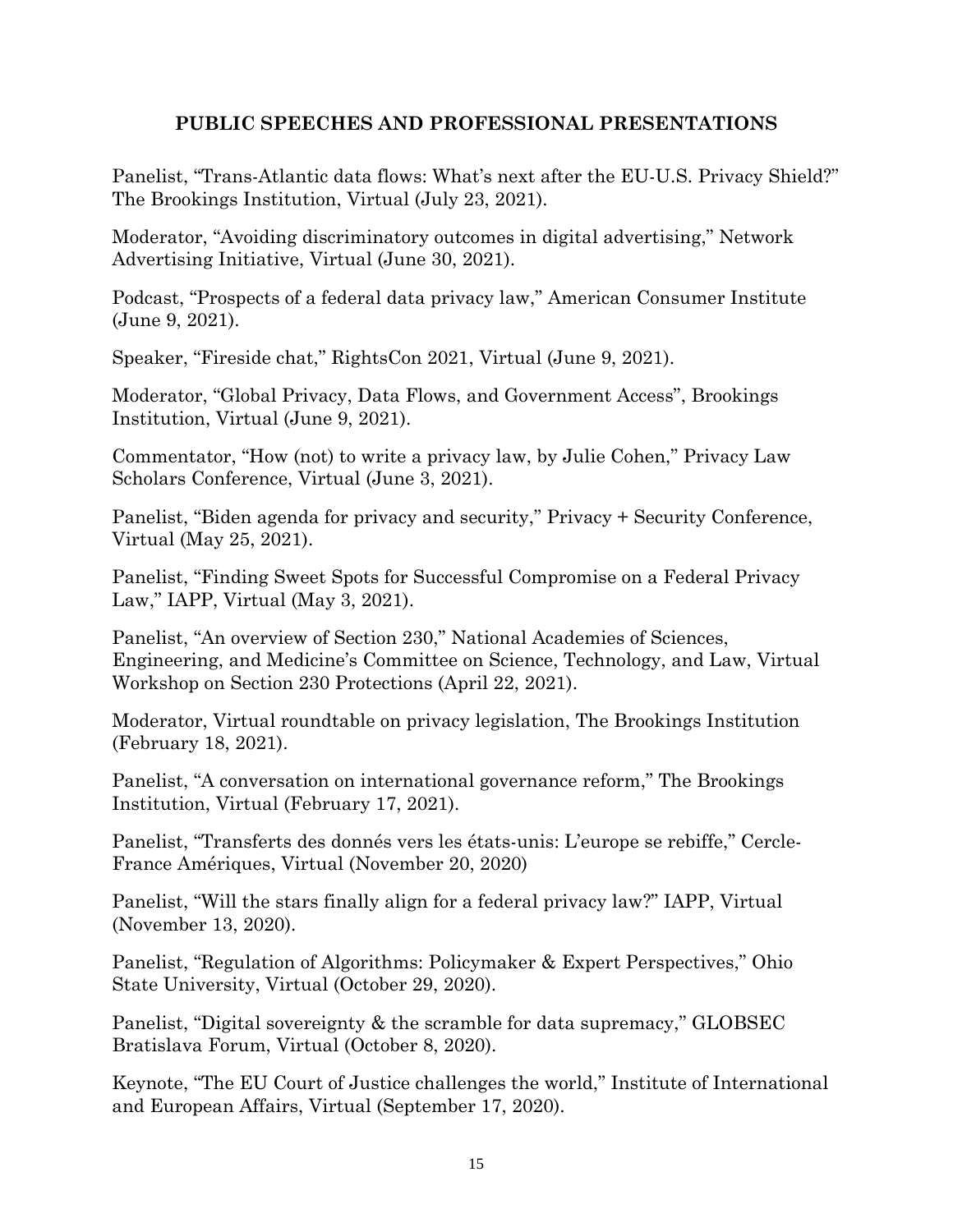Moderator, "Advancing the transatlantic dialogue in the aftermath of Schrems II," The Brookings Institution, Virtual (September 10, 2020).

Podcast, "How can we overcome gridlock on a U.S. privacy bill?" IAPP *The Privacy Advisor* (June 12, 2020).

Panelist, "EU tech agenda post-COVID," techUK, Virtual (June 11, 2020).

Workshop Leader, "Bridging the gaps: New Brookings report of federal privacy legislation," Privacy Law Scholars Conference, Virtual (June 4, 2020).

Moderator, "What will it take to bridge gaps in federal privacy legislation?" The Brookings Institution, Virtual (June 3, 2020).

Keynote, International Data Protection Day, European Data Protection Board, Brussels, Belgium (January 2020).

Co-moderator, U.S.-EU Conversation on AI Policy roundtable, The Brookings Institution, Washington, DC (January 2020).

Presenter, "Policy, Politics, and Privacy: Shaping Comprehensive Federal Privacy Legislation," Boston University School of Law, Boston, MA (January 2020).

Panelist, "What do the GDPR and CCPA mean for privacy in America?," The Brookings Institution, Washington, DC (December 2019)

Panelist, "What is going on in the U.S.," International Association of Privacy Professionals Europe Congress, Brussels, Belgium (November 2019).

Introductory remarks and panelist, "Consumer online privacy: where are we now?," Minority Media and Telecommunications Council, Access to Opportunity Conference, Washington, DC (October 2019).

Moderator, "The role of the Federal Trade Commission in privacy and beyond: A fireside chat with Commissioners Rebecca Kelly Slaughter and Christine S. Wilson," The Brookings Institution, Washington, DC (October 2019).

Moderator, "Biometrics roundtable," The Brookings Institution and World Privacy Forum, International Conference of Data Protection and Privacy Commissioners, Tirana, Albania (October 2019).

"5G expansion and the future of privacy," a conversation with William Kennard, Brookings Council, Washington, DC (October 2019).

Keynote, "Perspectives on a federal privacy law: The view from inside the Beltway," Privacy + Security Academy, George Washington University, Washington, DC (October 2019).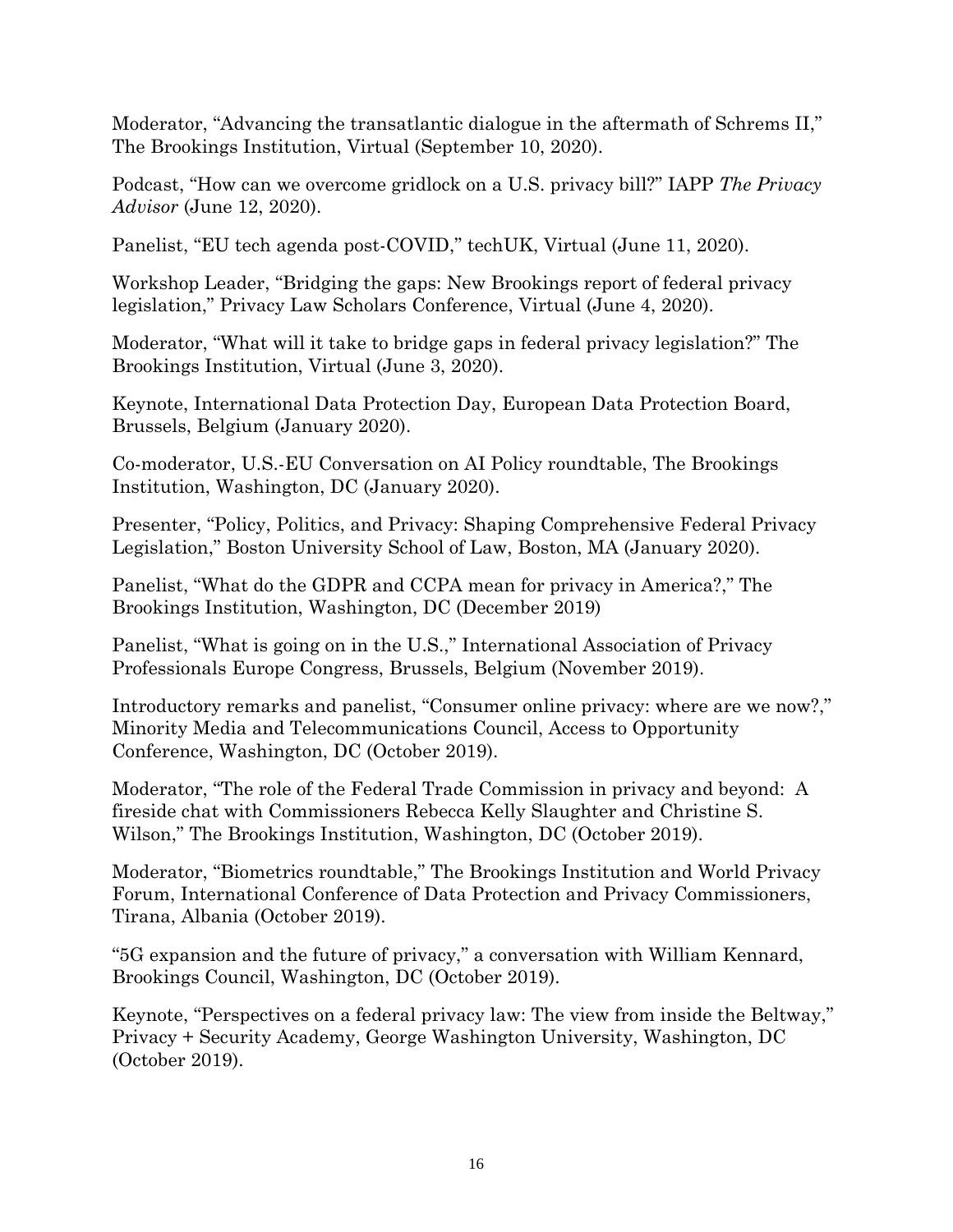Panelist, "Putting a price on privacy," Privacy + Security Academy, George Washington University, Washington, DC (October 2019).

Moderator, Civil rights, algorithms and privacy legislation roundtable, The Brookings Institution, Washington, DC (September 2019).

Opening remarks, "Protecting information privacy: Challenges and opportunities in federal legislation," The Brookings Institution, Washington, DC (September 2019).

Moderator, Pathways to compromise on key issues in privacy legislation roundtable, The Brookings Institution, Washington, DC (July 2019).

Moderator, Big data and bias roundtable, The Brookings Institution, Washington, DC (July 2019).

Keynote, "Getting data right," U.S. Chamber of Commerce Technology Engagement Center Conference, Washington, DC (July 2019).

Moderator, Trade and data security roundtable, The Brookings Institution, Washington, DC (July 2019).

Opening remarks, "Information-sharing ecosystems: How they operate and what that means for privacy legislation," The Brookings Institution, Washington, DC (June 2019).

Introductory remarks, "Did Edward Snowden do more harm or good?" Venture Forum Debate, Brooklyn, NY (June 2019).

Moderator, Future-proofing privacy legislation roundtable, The Brookings Institution, Washington, DC (June 2019).

Panelist, "Privacy legislation: building blocks of bipartisan compromise," TechFreedom Capitol briefing, Washington, DC (May 2019).

Moderator, International roundtable on U.S. privacy developments, The Brookings Institution, Washington, DC (May 2019).

Panelist, "Prospects and issues for privacy legislation," Future of Privacy Forum Annual Meeting, Washington, DC (May 2019).

Panelist, "Learning from the outside in: The global privacy landscape," Microsoft Corporate, External and Legal Affairs Summit, Bellevue, WA (May 2019).

Keynote, Boston Bar Association Privacy and Cybersecurity Conference, Boston, MA (May 2019).

Moderator, "EU-US digital cooperation: A common response to tech challenges?" with EU Commissioner for Justice, Consumer and Gender Equality Vera Jourová, the Brookings Institution, Washington, DC (April 2019).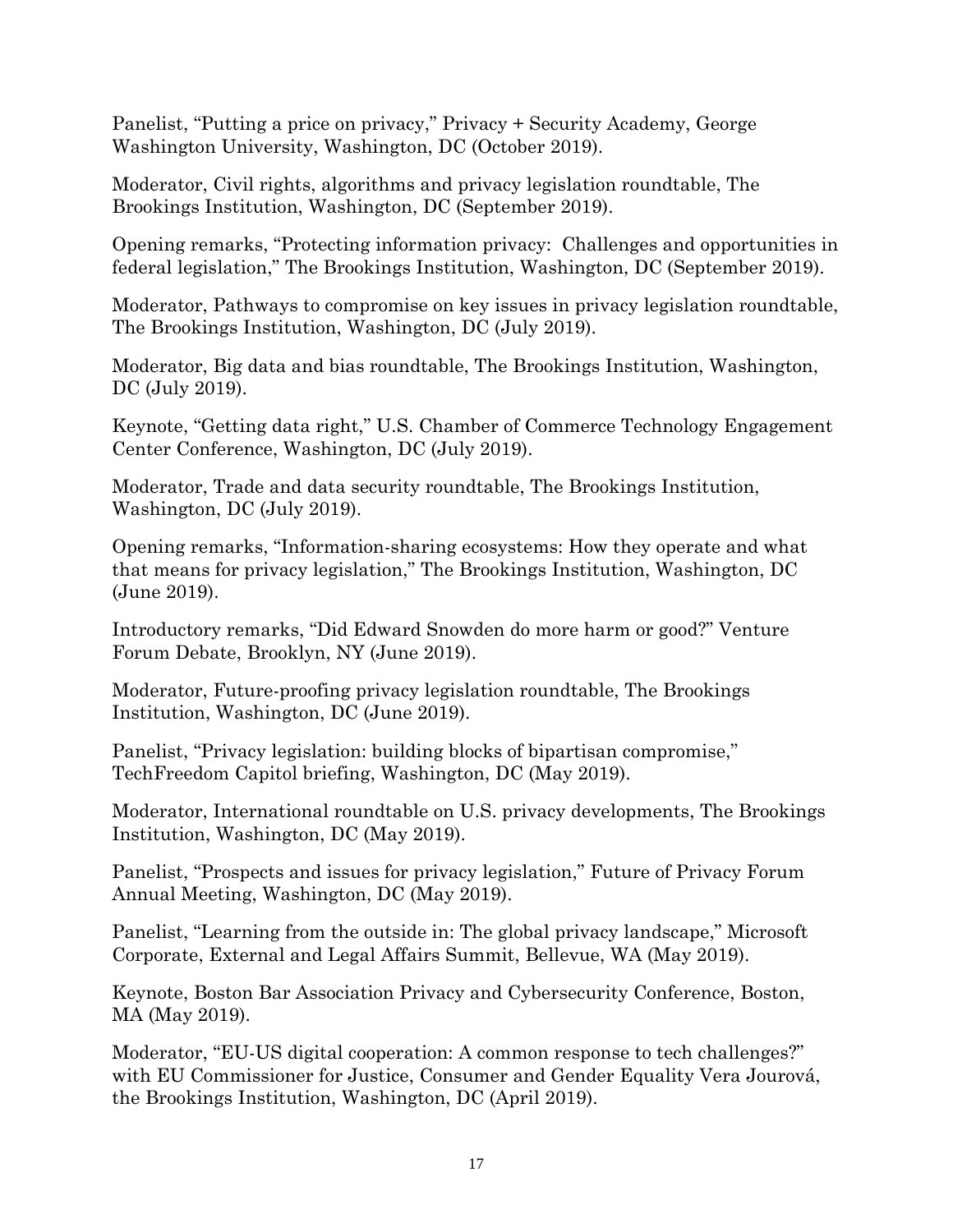Panelist, "Where Should Reliance on Corporate Compliance End and Enforcement Begin? Business Roundtable Privacy Bootcamp, Washington, DC (April 2019).

Panelist, "Digital technology in the age of artificial intelligence: A comparative perspective," Sixth annual Justice Stephen Breyer lecture on international law, the Brookings Institution (March 2019).

Moderator, "Can data privacy save us? Challenges and opportunities in legislation," Access Now Data Privacy Summit, Washington, DC (March 2019).

Panelist, "Sino-U.S. Relations in Cyberspace and the Challenges of Artificial Intelligence," Think Forum of the Brookings Institution with Chinese Academy of Cyberspace Studies, Fifth Chinese World Internet Congress, Wuzhen, China (November 2018).

Moderator, "Has the Time for Baseline Privacy Legislation in the US Come at Last?" Privacy +Security Forum, Washington, DC (October 2018).

Fireside Chat, "The Data Privacy Imperative: Embracing Innovation in Today's World," Workday Rising Conference, Las Vegas, NV (October 2018).

Moderator, "A Forum on the NIST Privacy Framework: An Enterprise Risk Management Tool," The Brookings Institution, Washington, DC (September 2018).

Keynote, "Convergence and Divergence in EU and US Privacy, Data Protection, and Security – Past, Present, and Future," The Mentor Group Forum for EU-US Legal-Economic Affairs, Washington, DC (September 2018).

Moderator, "Human Rights and Data: Views from a Leader in the European Parliament (Sophie In 't Veld)," The Brookings Institution, Washington, DC (July 2018).

Keynote, "Can Complex Systems Science Help Rationalize Cross-Border Governance in Cyberspace?" 9th International Conference on Complex Systems, New England Complex Systems Institute, Cambridge, MA (July 2018).

Podcast, "America's Data Privacy Problem," Brookings Cafeteria (with Fred Dews, the Brookings Institution, Washington, DC (July 2018).

Keynote, "Regulating Privacy and Security in a Networked World," Israel Cyber Week Plenary Meeting, Tel Aviv, Israel (June 2018).

Panelist, "From Local to Global, Technology, Privacy and Policy for the Digital Economy: GDPR," Tel Aviv University, Tel Aviv, Israel (June 2018).

Panelist, "Cybersecurity and Warfare in the 21st Century," Princeton University Center for International Security Studies and Center for Information Technology Policy, Princeton, NJ (May 2018).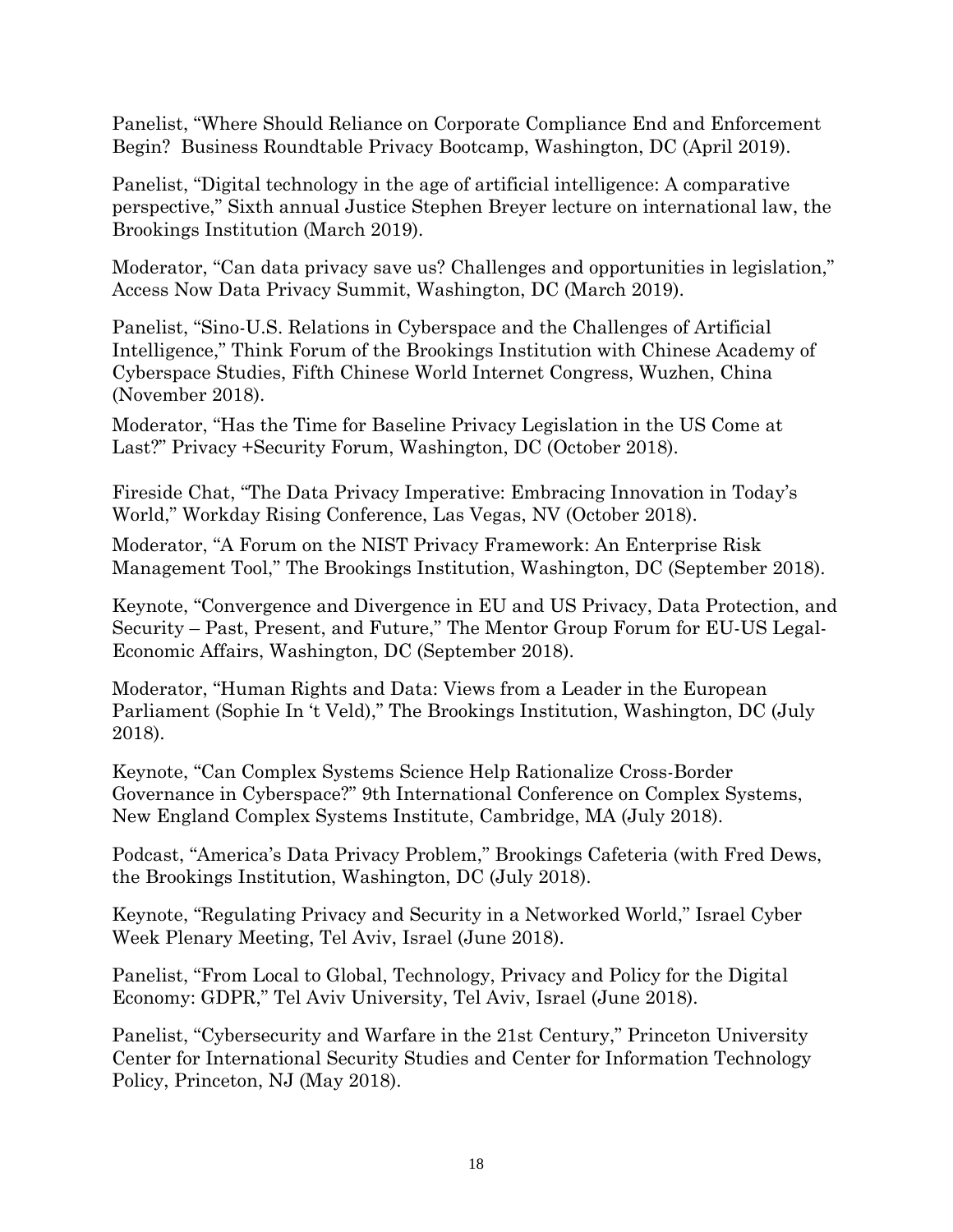Moderator, "What Are the Rules for Government Access: The CLOUD Act and Other Government Access Laws & The Encryption Debate," Mass Technology Leadership Council Policy Series, Boston, MA (May 2018).

Panelist, "The Bermuda Triangle: Privacy, Data Flows, and Localization," U.S. Chamber of Commerce TecGlobal Summit, Washington, DC (April 2018).

Moderator, "The Future of EU Data Protection: A View from a Leader in Parliament (Birgit Sippel)," The Brookings Institution, Washington, DC (March 2018).

Panelist, "EU General Data Protection Regulation: Implementation, Enforcement and Beyond," Sidley Austin Privacy & Security Roundtable, Washington, DC (March 2018).

Moderator, "The Federal Cybersecurity Framework Four Years Later: What's Next for Cybersecurity?" The Brookings Institution, Washington, DC (February 2018).

Panelist, "How Will the Trump Administration Affect the Tech Sector?" Tech Policy in Age of Regulatory Uncertainty, Sidley Austin LLP, Washington, DC (January 2018)

Speaker, "The Future of Data Transfers," Sidley legal meeting, Boston, MA (November 2017).

Co-Moderator, "Transatlantic Cybersecurity in a Time of Evolving Threats," Business Software Alliance General Counsel Roundtable, Saint Helena, CA (November 2017).

Moderator, "Fireside Chat with Former Secretary of State John Kerry," Sidley Austin General Counsel Roundtable, Dallas, TX (October 2017).

Guest Lecturer, "European Privacy Law," Professor Paul Ohm's Privacy Law Class, Georgetown University Law Center, Washington, DC (October 2017).

Moderator, "Global Business in a Nationalist World," Sidley Austin General Counsel Roundtable," Palo Alto, CA (September 2017).

Speaker, "What Boards of Directors Need to Know About Cybersecurity," Sheletered Harbor Board of Directors, Washington, DC (September 2017).

Keynote Speaker, "The Brave New World of Data," Council for Inclusion in Financial Services FINSERV Expo, Dallas, TX (August 2017).

Keynote Speaker, "The Economic and Political Dimensions of Cyber Policy," National Security Committee, American Bar Association International Section, telephone conference (July 2017).

Panelist, "What Every CEO Needs to Know About Managing Privacy Risk," SINET Innovation Summit, New York, NY (June 2017).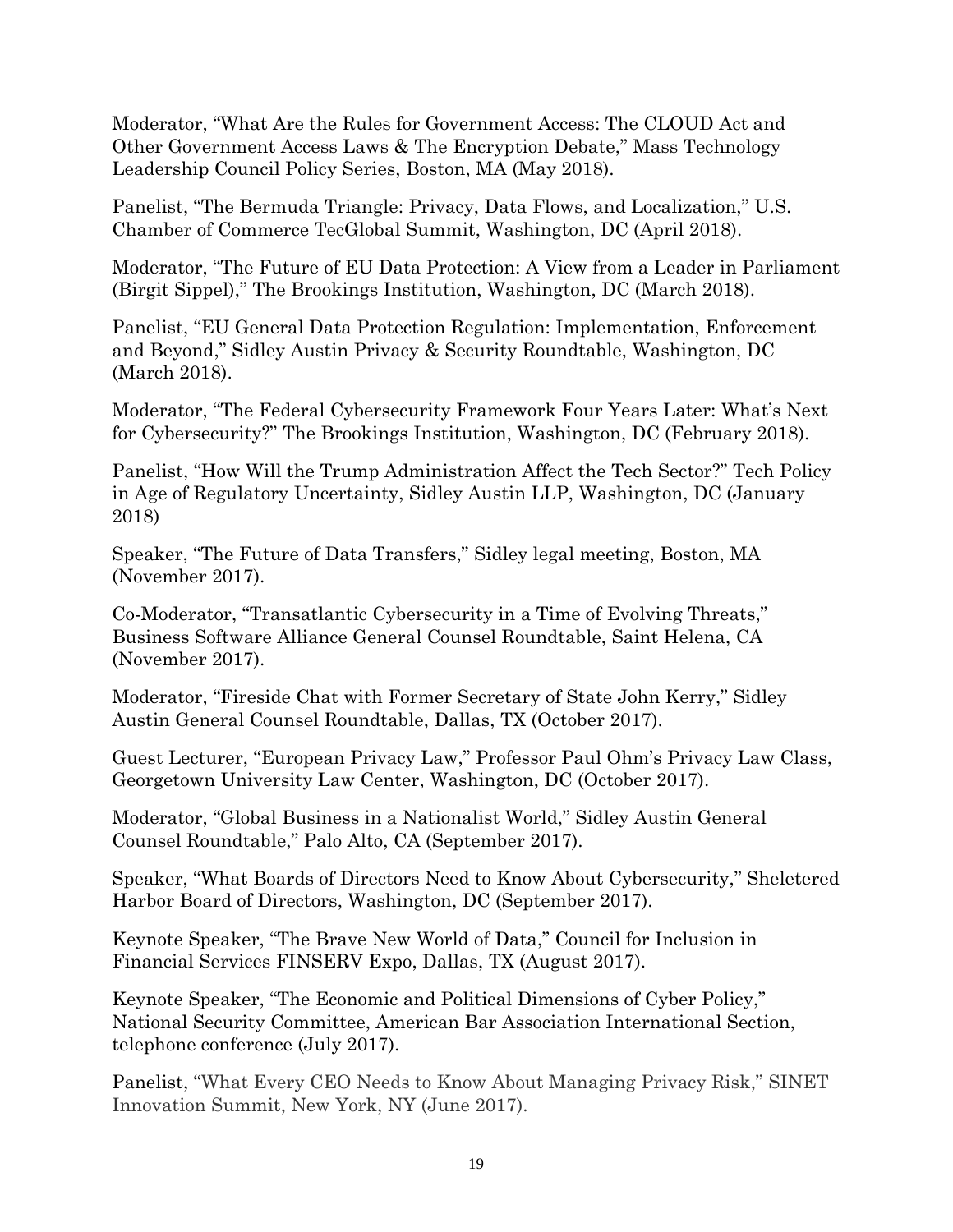Panelist, "What to Expect from the GDPR," Bay Area Life Sciences Roundtable, Sidley Austin LLP, San Francisco, CA (May 1017).

Keynote Speaker, "Opportunities and Obstacles – Perspectives from Europe and the U.S." The Aspen Institute Germany/Internet Economy Foundation/Atlantic Council Forum on the Transatlantic Digital Agenda: Bridging the Gap, Berlin, Germany (April 2017).

Moderator, "Privacy Law, Social Norms and Culture: East Meets West," IAPP Global Summit, Washington, DC (April 2017).

Panelist, "Privacy and Cybersecurity Roundtable," Sidley Austin LLP, Washington, DC (April 2017).

Panelist, Annual Health Law Symposium, Suffolk University Law School's Journal of Health & Biomedical Law, Boston, MA (March 2017).

Panelist, "Cyber Policy and Best Business Practices," Boston Conference on Cybersecurity, Boston College and the Federal Bureau of Investigation, Boston, MA (March 2017).

Panelist, "The Critical Need to Coordinate Cybersecurity Regulatory Oversight— Issues, Obstacles and Solutions," NYU Center for Cybersecurity, New York, NY (March 2017).

Panelist, "What Companies Need to Know About Data Transfers and the New EU Privacy Regime," The 2017 Outlook on Privacy and Data Security, Bloomberg Law, Washington, DC (February 2017).

Co-teacher (with Omer Tene), "Privacy Law, Policy, and Ethics for Data Scientists," MIT Independent Activities Period (January 2017).

Keynote Speaker, 35th Anniversary Institute for Corporate Counsel, USC Gould School of Law and the Los Angeles County Bar Association's Corporate Law Departments Section, Los Angeles, CA (December 2016).

Moderator, "Effect of Developments in Technology on the Nature and Dissemination of Political Information and the Conduct of Campaigns," NYU School of Law and Sidley Austin LLP Forum, Washington, DC (December 2016).

Panelist, "Future of Advertising Law and Policy," University of Colorado Law School, Boulder, CO (December 2016).

Panelist, "International Cooperation," 46th Asia-Pacific Privacy Authorities Forum, Manzanillo, Mexico (November 2016).

Moderator, "We've Been Hacked!! What Now?" USC Marshall Corporate Directors Symposium, Southern California Chapter of the National Association of Corporate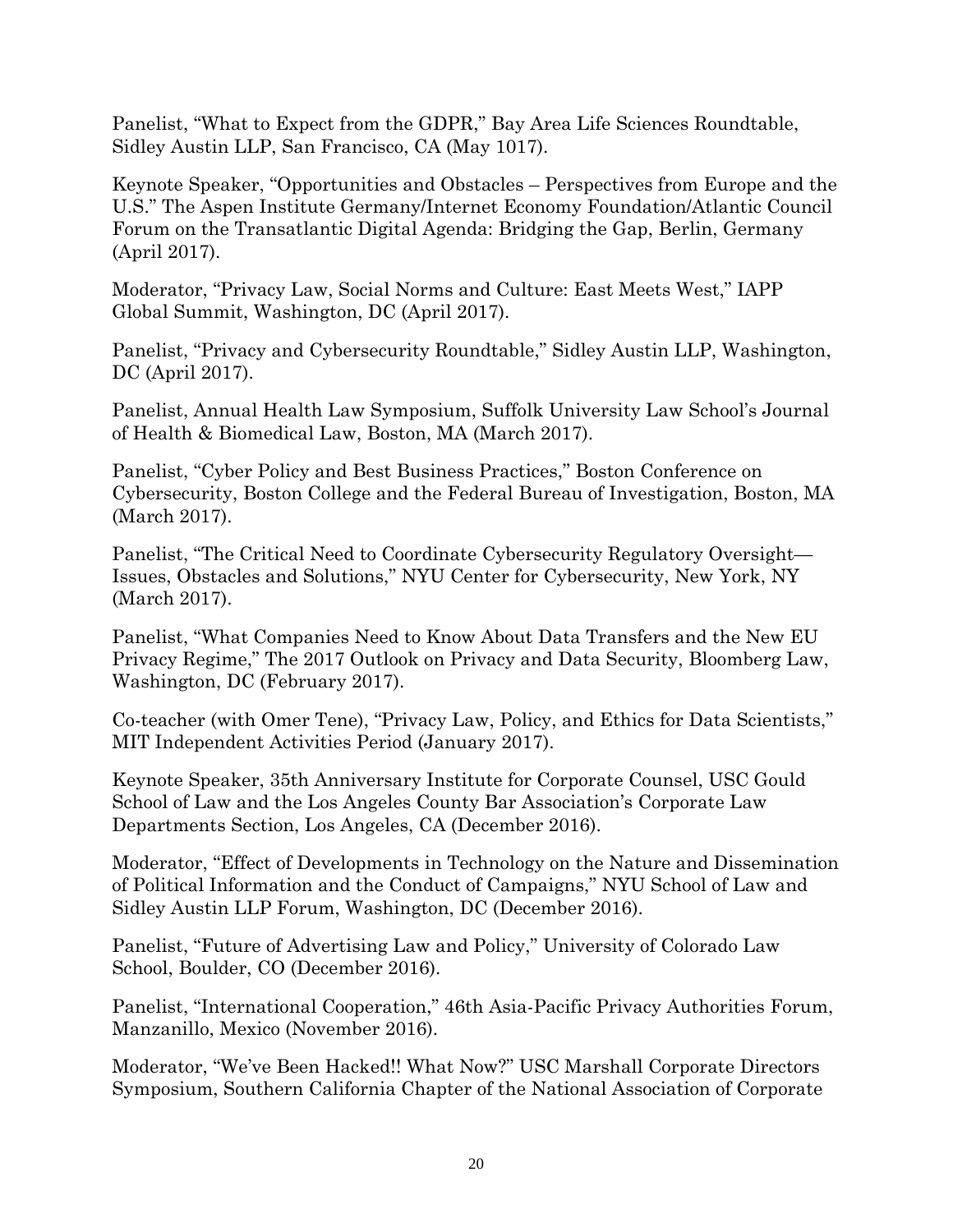Directors and the USC Marshall School of Business, Los Angeles, CA (November 2016).

Moderator, "Coping With Uncertainties of a Networked World," Rock Center and the Silicon Valley Directors' Exchange, Stanford, CA (November 2016).

Moderator, "International Data Transfers After the Privacy Shield: Let Me Count the Ways," IAPP Europe Summit, Brussels, Belgium (November 2016).

Panelist, "Legal Aspects of Cybersecurity," Securities Industry Financial Markets Association (SIFMA), New Orleans, LA (October 2016).

Speaker and moderator, "Digital Policy Lessons for the Next Administration," The Brookings Institution, Washington, DC (October 2016).

Panelist, "IoT: Exploring the Role of Governments," National Telecommunications and Information Administration, Alexandria, VA (September 2016).

Speaker, "Practical Steps to Privacy Shield Self-Certification," DataGuidance Webinar (September 2016).

Co-teacher (with Professor Alex Pentland), "Big Data and Social Physics," MITx massively organized online course, modules on privacy law and ethics (offered September 2016).

Panelist, "Changing Frontiers of Privacy," Sidley Austin LLP 7th Annual General Counsel Roundtable Bay Area, Palo Alto, CA (September 2016).

Panelist, "Insurance Industry Cybersecurity and Privacy Roundtable," Sidley Austin LLP, New York, NY (September 2016).

Panelist, "Interpreting Cybersecurity Risk under SEC Guidance," ABA Annual Meeting, San Francisco, CA (August 2016).

Keynote Speaker, "The U.S.-EU Privacy Shield: How Will it Affect Trans-Atlantic Data Transfers?" The American Business Forum on Europe, New York, NY (May 2016).

Keynote Speaker, International Academy of Trial Lawyers China Program Annual Meeting, San Jose, CA (May 2016).

Keynote Speaker, Stanford China Law Conference, Palo Alto, CA (May 2016).

Panelist, "The Digital Landscape in Europe: How Will a New Safe Harbor Agreement and an Expansive New Privacy Law Shape Business Strategy," Association of General Counsel, Newport Beach, CA (May 2016).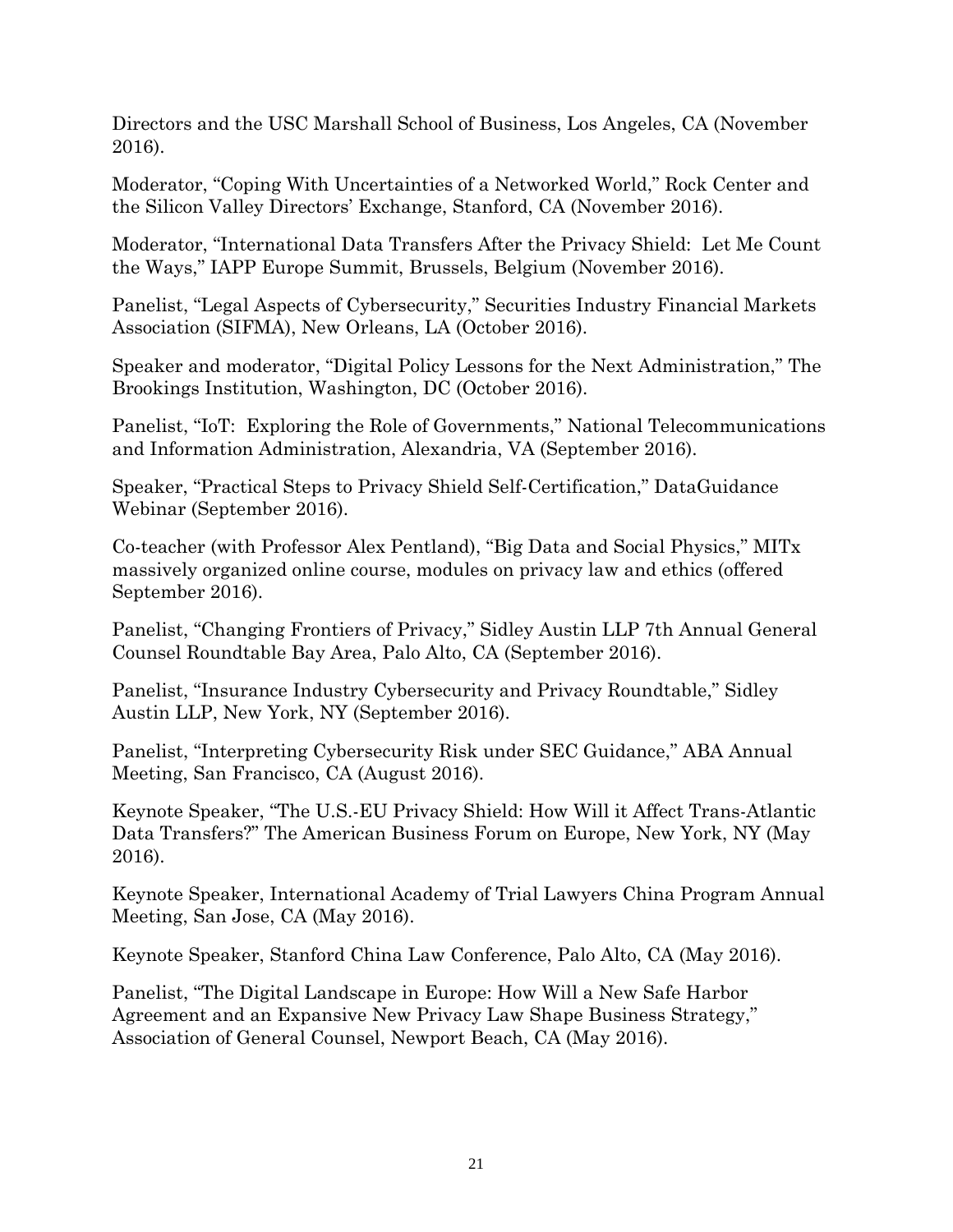Keynote Speaker, "The U.S.-EU Privacy Shield: More Protection for Individuals in Trans-Atlantic Data Transfers," The American Business Forum on Europe, New York, NY (May 2016).

Panelist, "Privacy and Cybersecurity Roundtable," Sidley Austin LLP, Washington, DC (April 2016).

Panelist, "Latest Privacy Challenges Out of the EU: Understanding the 'Privacy Shield' and Preparing for the New General Data Protection Regulation," Association of Corporate Counsel, New York, NY (March 2016).

Moderator, "Tales from the Breach: What Directors Need to Know and Do to Prepare for Cybersecurity Breaches," The National Association of Corporate Directors, Chicago, IL (March 2016).

Speaker, "European Commission Publishes Privacy Shield Documents," Sidley Austin LLP Webinar (March 2016).

Moderator, "Is Information Market Power: Protecting Consumers and Competition in The Digital Age," with Federal Trade Commissioner Terrell McSweeny, The Brookings Institution, Washington, DC (February 2016).

Panelist, "TTIP, TiSA, CETA: Is Privacy a Commodity for Trading?" Computers, Privacy & Data Protection Conference, Brussels, Belgium (January 2016).

Moderator, "Essential Equivalence Under the CJEU's Schrems Decision," DataGuidance Webinar, originated from London, UK (January 2016).

Moderator, "The Future of US-EU Data Transfer Arrangements," with European Union Justice, Consumer, and Gender Equality Commissioner Vera Jourová, The Brookings Institution, Washington, DC (December 2015).

Moderator, Panel Discussion, "How to Put The Individual in Control," Apple, Inc., Amsterdam, The Netherlands (October 2015).

Participant, World Economic Forum Global Agenda Summit, Council on Data-Driven Development, Abu Dhabi (October 2015).

Panelist, Nonprofit Data Privacy and Security Workshop, Lawyers Clearinghouse, Boston, MA (October 2015).

Presenter, "Safe Harbor: Your Questions Answered," DataGuidance Webinar, originated from London, UK (October 2015).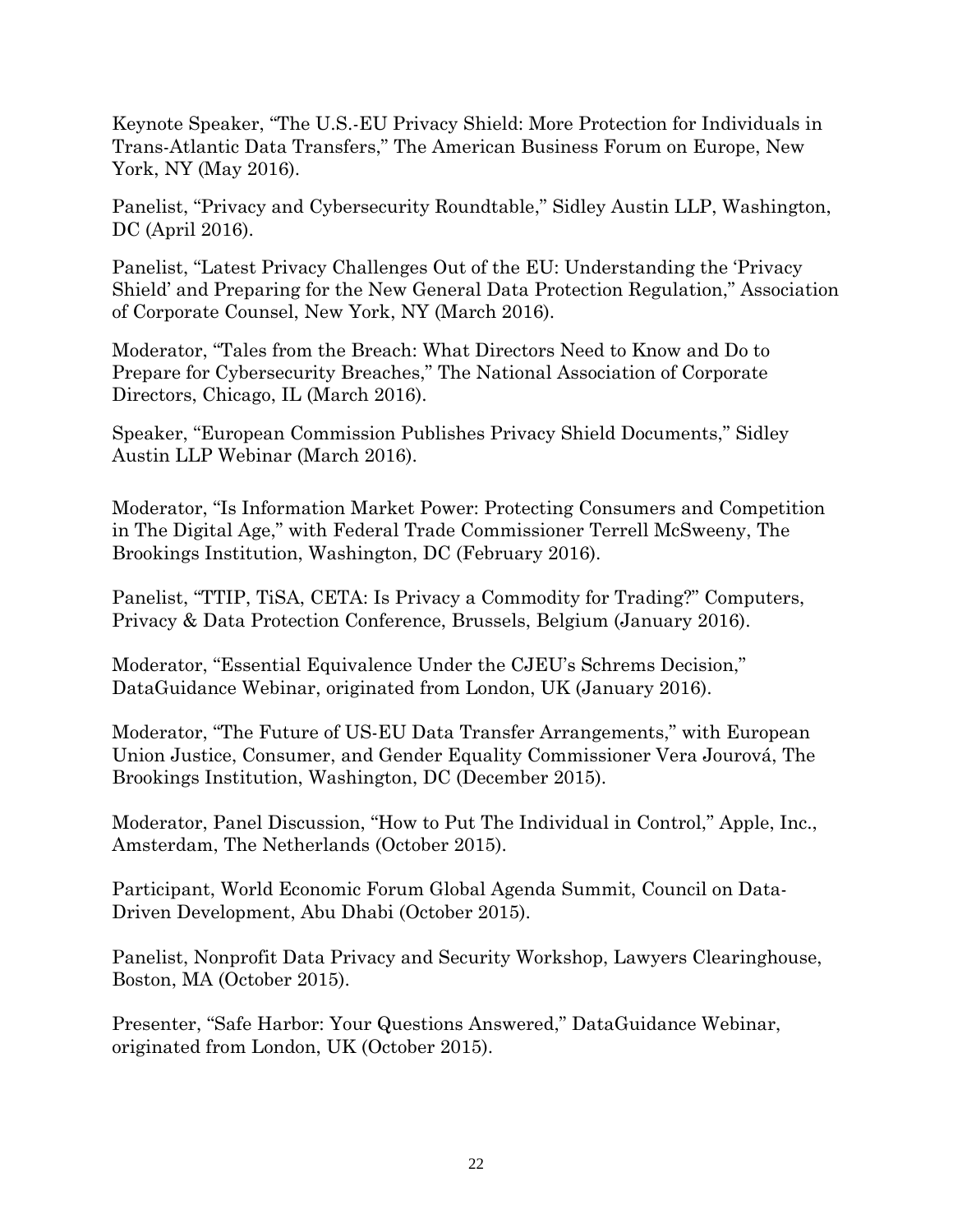Participant, OECD Workshop on Economic and Social Benefits of an Open Internet, Washington, DC (September 2015).

Panelist, "The Politics of TTIP: Deal or No Deal?" Politico, Brussels, Belgium (September 2015).

Closing Keynote, 'The Global Privacy and Security Infrastructure," Association of Corporate Counsel, National Capital Region, McLean, VA (September 2015).

Keynote Address, "The Use of Big Data in The US," Big Data Innovation Summit, Boston MA, (September 2015).

Discussant, Transatlantic Digital Disconnect Dialogue, Paul Nitze School for Advanced International Studies, Johns Hopkins University and Konraud Adenauer Stiftung, Brussels, Belgium (September 2015).

Remarks and Discussion, "Liberty and Security," Atlantik Bruecke Young Leaders' Conference, Queenstown, MD (July 2015)

Panelist, "Cybersecurity Intensive," Stanford Directors' College, Palo Alto, CA (June 2015).

Workshop Leader, "Anonymity and Risk," by Rubinstein & Hartzog, Privacy Law Scholars Conference, Berkeley, CA (June 2015).

Moderator, "The Digital Single Market – Implications for the Transatlantic Digital Economy," with European Union Vice-President for the Digital Economy Andrus Ansip, The Brooking Institution, Washington DC (May 2015).

Lecture, "Who Owns The Internet," Ohio Supreme Court Forum on the Law, Columbus, OH (May 2015).

Presenter, "Big Data and Privacy," DataGuidance webinar, originated from Kong, UK (May 2015).

Moderator, "The Future of the EU – Challenges and Opportunities," Council on Foreign Relations Roundtable with former EU Trade Commissioner Karel DeGucht, Boston, MA (May 2015).

Moderator, "Anti-Corruption: The Hottest Topic in Asian M&A in 2015," Sidley Austin Webinar (May 2015).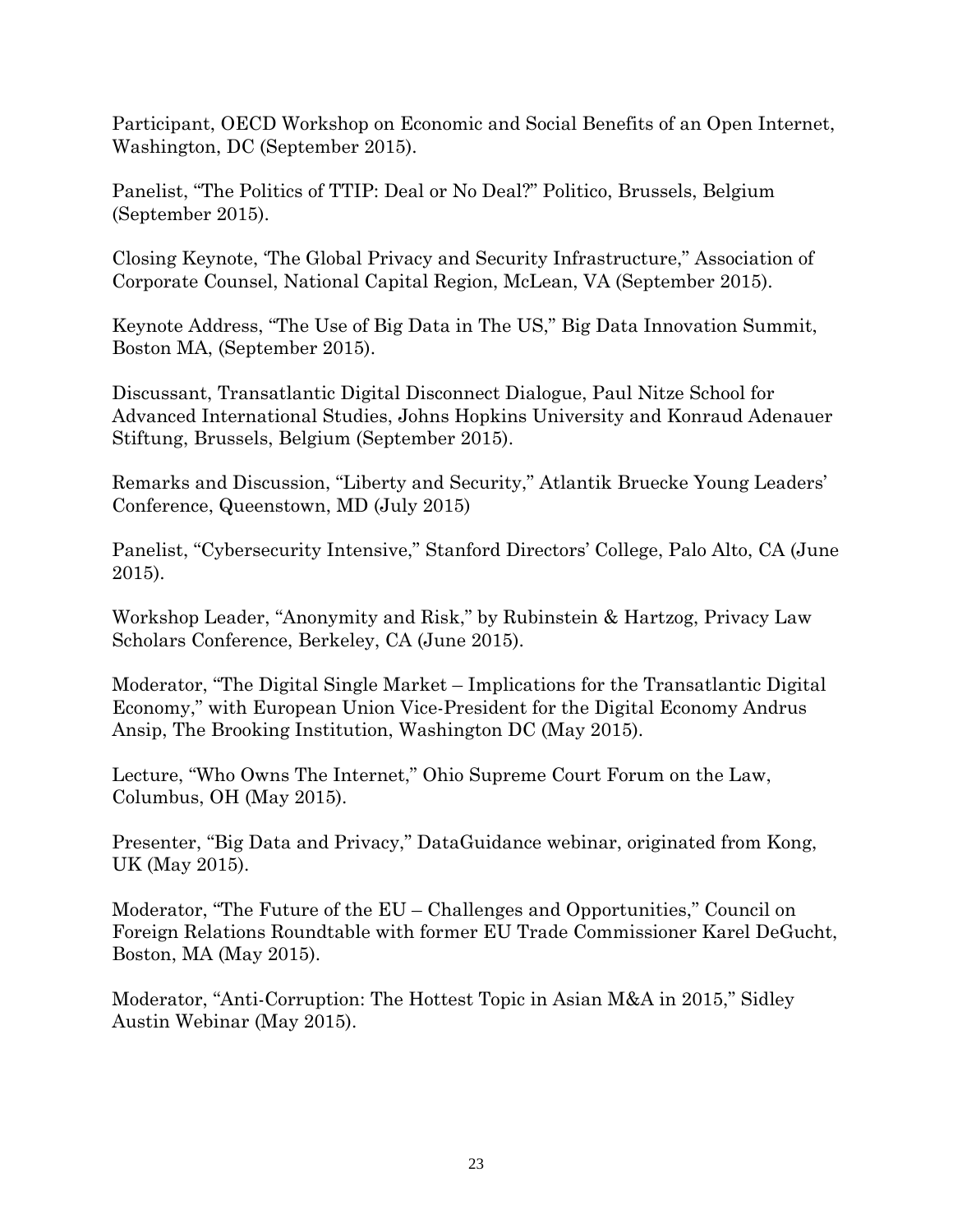Panel Discussion, "A Global Review of Recent Developments in Privacy and Cybersecurity Laws," Hong Kong Corporate Counsel Association, Hong Kong, China (May 2015).

Panel Discussion, "A Global Review of Recent Developments in Privacy and Cybersecurity Laws," Association Corporate Counsel, Singapore (May 2015).

Closing Keynote, "The Future of Global Interoperability," International Association of Privacy Professionals Asia Forum, Singapore (May 2015).

Keynote Address, "Governance and The Digital Economy," General Counsel Summit, Sydney, Australia (May 2015).

Participant, US-UK Internet Economy Dialogue, U.S. Department of State, Washington, DC (April 2015).

Moderator and Panelist, "What Is the Future for Data Transfer Interoperability?" International Association of Privacy Professional Europe Data Protection Intensive, London, UK (April 2015).

Firestarter Remarks, "Development, Technology, and Policy in the Big Data Era," MIT Media Lab, Cambridge, MA (April 2015).

Debate, "Data Privacy – Balancing Security and Civil Liberties," with European Parliamentarian Jan Philippe Albrecht, The European Institute, Washington, DC (April 2015).

Panel Discussion, "Information and Cyber Governance, Data Analytics and Privacy," Sandpiper Associates Briefing, Washington, DC (March 2015).

Panel Discussion, "Cyber Insurance and Corporate Governance," New York University Law School and School of Polytechnic Engineering, Brooklyn, NY (April 2015).

Lecture, "Privacy and Security in the Age of the Internet," Temple Israel Boston, Boston, MA (March 2015).

Panel Discussion, "U.S. Federal Privacy Legislation: Is a New Consumer Privacy Law on Its Way?" International Association of Privacy Professional Global Summit, Washington, DC (March 2015).

Moderator, "Privacy, Security, and the US-EU Relationship," Brookings Institution Roundtable, Washington, DC (March 2015).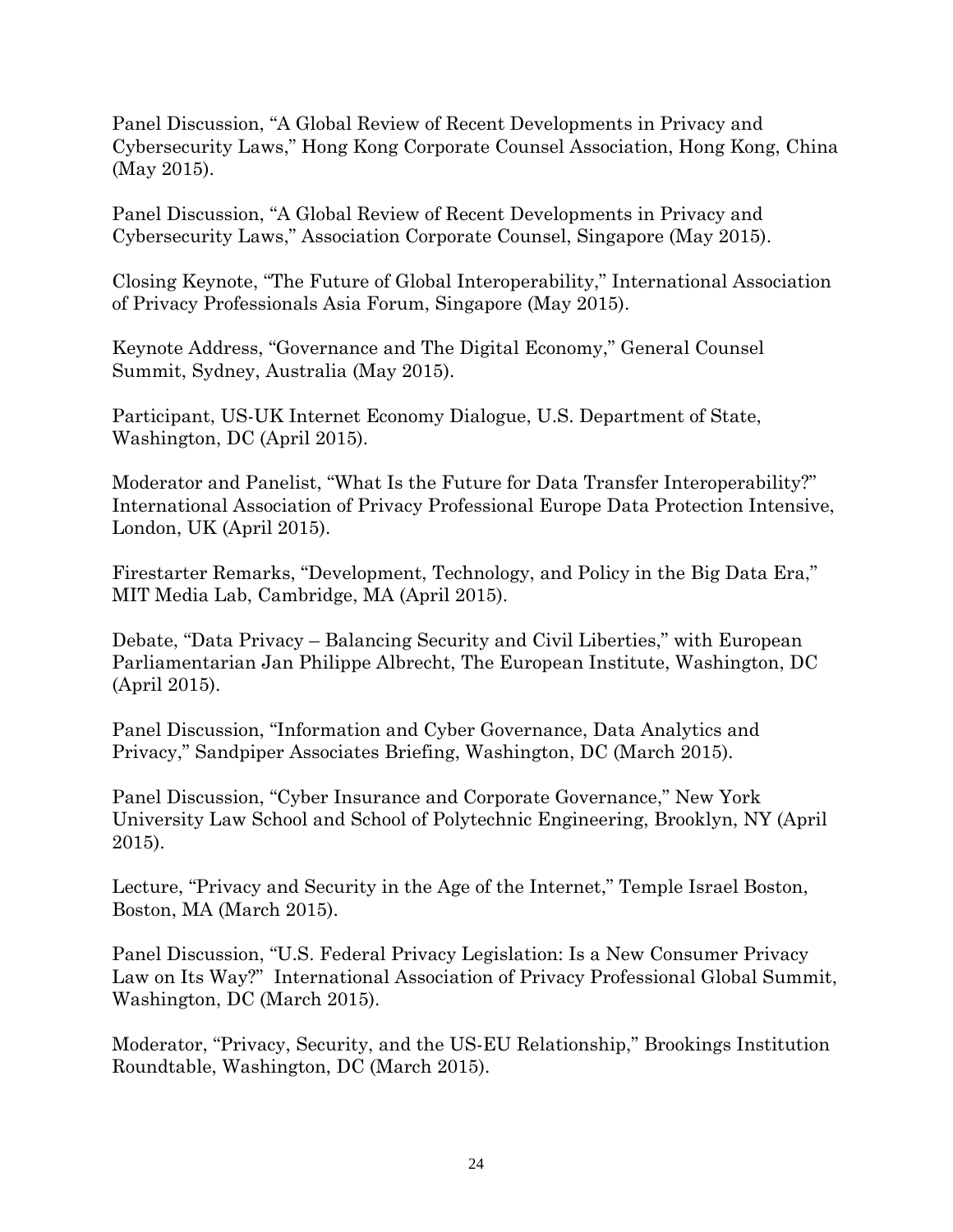Moderator, "A Conversation with Isabelle Falque-Pierrotin" (Chair of French Commission Nationale de l'Informatique et des Libertés & European Union Article 29 Working Party), MIT Media Lab Conversations, Cambridge, MA (February 2015).

Discussant, "How to Bridge the 'Digital Disconnect' Between the US and Europe," Center for Transatlantic Relations, Johns Hopkins University, Washington, DC (February 2015).

Discussant, "Data Protection: Let's Focus on SMEs," European Parliament Workshop, Brussels, Belgium (February 2015).

Guest Speaker, Seminar on Cybersecurity, Harvard Kennedy School (February 2015).

Moderator, "US Intelligence Community Surveillance One Year After President Obama's Address," with Robert Litt, General Counsel for the Director of National Intelligence, The Brookings Institution (February 2015).

Presentation, "The Outlook for Privacy and the Impact on Financial Services," with DataGuidance, London, UK (January 2015).

Guest Lecture, "Public Policy in the Global Digital Economy," University of Luxembourg, Luxembourg (January 2015).

Panel Discussion, "Open Data, Civic Hacking and Data-Driven Government," Center for Data Innovation Annual Data Innovation Day, Washington, DC (January 2015).

Expert Panel, US-India Communications Technology Working Group, U.S. Department of State, Washington, DC (January 2015).

Panel Discussion, "Distinguished Panel on Privacy," FBI/ Fordham University International Conference on Cyber Security, New York, NY (January 2015).

Panel Discussion," Assessing the Progress of the European Data Protection Regulation: on track for completion?" Forum Europe European Data Protection Conference (December 2014).

Roundtable Discussion, "Big Data, Cloud Computing and Privacy," Dewey Square Associates, Washington, DC (December 2014).

Presenter, "Information Security & EU Regulatory Update," DataGuidance Webinar, originated from London, UK (December 2014).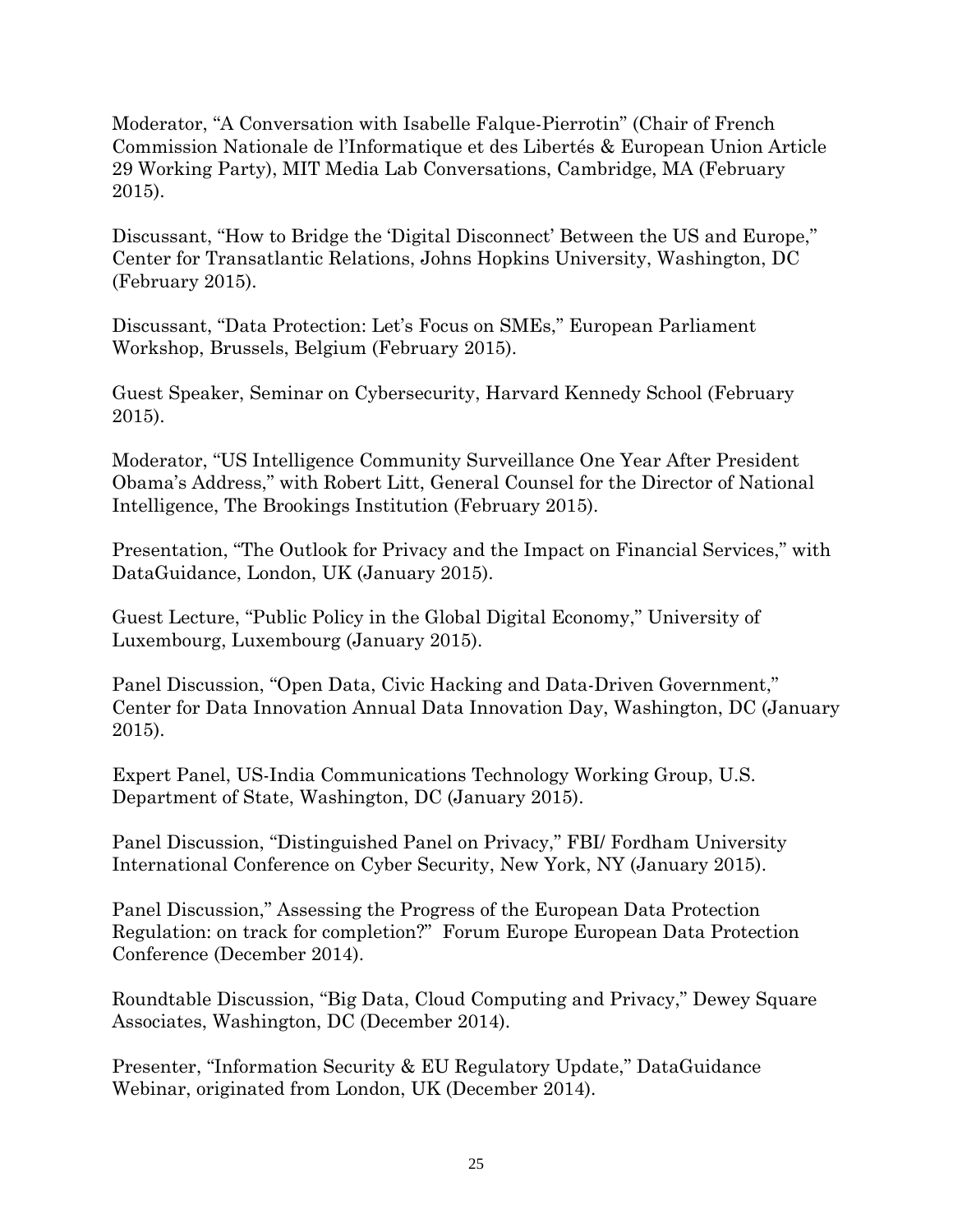Panel Discussion, "Cybersecurity – The Problem and the Solutions," International Association of Privacy Professional European Data Protection Congress (November 2014).

Presentation and Panel Discussion, "Big Data Privacy Working Group Scenarios," Big Data@MIT Annual Meeting, Cambridge, MA (November 2014).

Panel Discussion," Intellectual Property at Risk: Creative Assets and Corporate Secrets in the Cyber Age," The Pacific Council Annual Meeting, Santa Monica, CA (October 2014).

Discussant, "Reforming Public Diplomacy," Aspen Institute, Aspen, CO (August 2014).

Panel Discussion, "Disruption in Finance, International Trade, Privacy, Trust and Security, Cities, Transactions," Ecology of Digital Assets: Identity, Trust & Data Conference, MIT Media Lab, Cambridge, MA (July 2014).

Moderator, "Making the Legal System Compatible with the Cloud-Driven World," Microsoft Innovation Center, Washington, DC (July 2014).

Panel Discussion, US-German Cyber Dialogue, Berlin, Germany (June 2014).

Moderator, "The Future of Global Technology, Privacy, and Regulation" with Microsoft General Counsel Brad Smith, Brookings Institution, Washington, DC (June 2014).

Panel Discussion, "Security, Privacy and Digital Trade in a Post-PRISM World," Cloud Computing Policy Conference USA, Washington, DC (June 2014).

Panel Discussion, The National Security Debate: One Year Later, The International Implications, Brookings Institution, Washington, DC (June 2014).

Opening Keynote, "Meeting The Privacy Challenge," MIT Information & Communications Technologies Conference, Cambridge, MA (April 2014).

Discussant, Governance Roundtable, White House & UC Berkeley School of Information Workshop on Big Data: Values & Governance, Berkeley, CA (April 2014).

Participant, NYU Law School Roundtable on Cybersecurity, New York, NY (April 2014).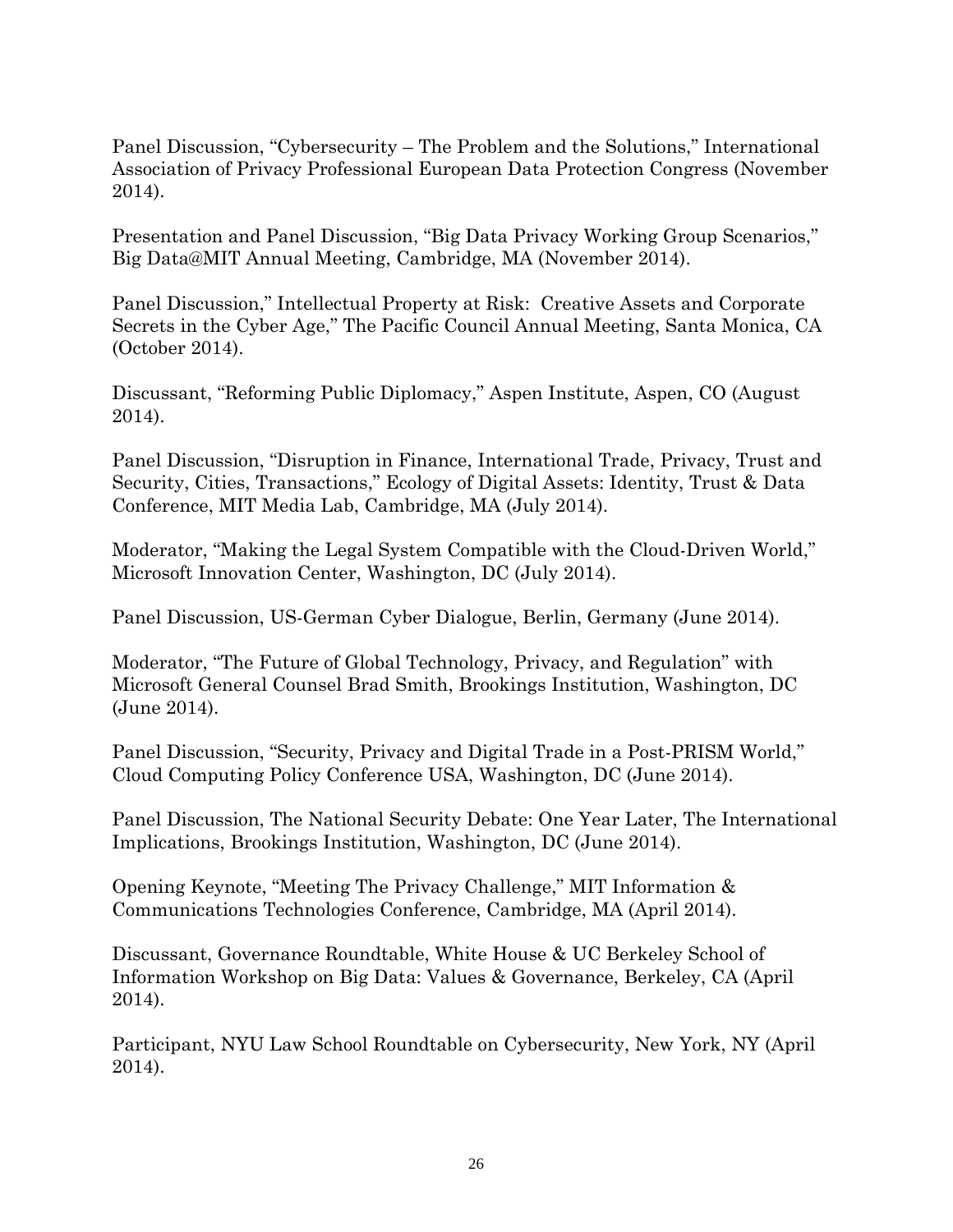Panel Discussion, "Improving Critical Infrastructure Cybersecurity: The Cybersecurity Framework and Beyond," The Brookings Institution, Washington, DC (February 2014).

Panel Discussion, "Social Physics: How Social Networks Spread Ideas," The Brookings Institution, Washington, DC (February 2014).

Faculty Member, Cable Television 2014, Practicing Law Institute, New York, NY (January 2014).

Panel Discussion, "President Obama's NSA Reforms Speech: What Are The Implications for Privacy, Commerce, and National Security?" The Brookings Institution, Washington, DC (January 2014).

TEDx Talk, "How We Can Rebuild Trust in American Privacy," TED x Beacon Street, Brookline, MA (November 2013).

Keynote and Panel Discussion, "Perspectives for TTIP," Johns Hopkins University Transatlantic Academy/ Center for Transatlantic Relations, Washington, DC (October 2013).

Panel Discussion, "Big Data: How The Next Tech Boom Will Change Every Company's Balance Sheet," National Strategic Investment Dialogue, Arlington, Virginia (October 2013).

Address, 'The Impact of Privacy and National Security on International Commerce in The Digital Age," German Marshall Fund of the United States, Washington, DC (August 2013).

Remarks and roundtable, "Toward a Digitally-Driven Transatlantic Market," Transatlantic Policy Network Transatlantic Week, Washington, DC (July 2013).

Opening Remarks, Federal Triangle Coalition Pride Week Celebration, Washington, DC (June 2013).

Keynote, "Rebalancing Toward Asia: APEC, ASEAN, TPP, and China," The Asia Society (June 2013).

Lecture, "The Digital Economy, Rule of Law from Beijing to Baghdad, IP & Lots Else - The Job of The General Counsel at the U.S. Department of Commerce," Georgetown Law Center, Washington DC (April 2013).

Opening remarks, Coalition for Privacy and Trade, Washington, DC (April 2013).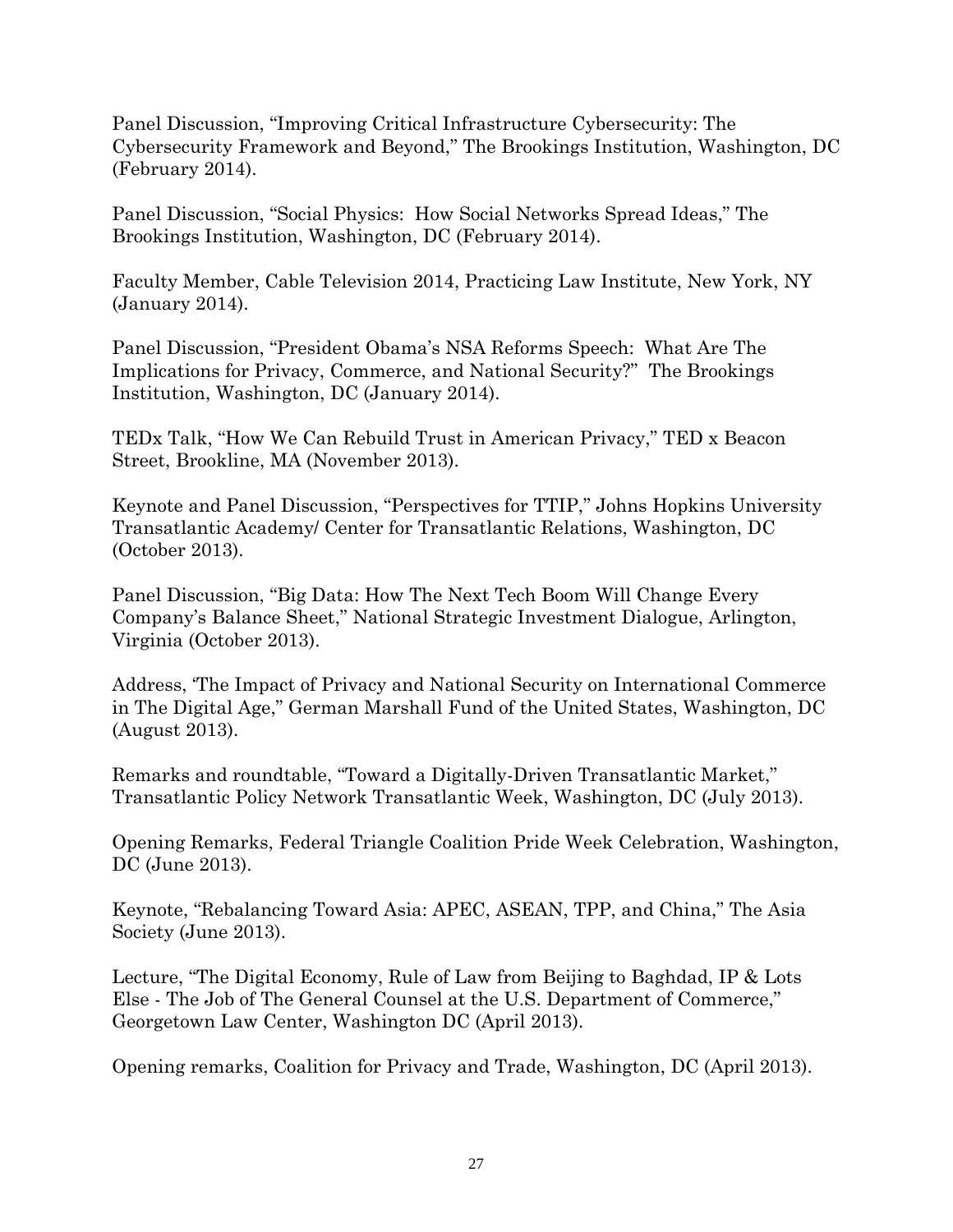Keynote, "Free Trade and The Free Flow of Information Across Borders," United States Export Assistance Center Conference, Waltham, MA (March 2013).

Panelist, "The New Frontier: Policy and Politics in the Age of The Internet," Georgetown Public Policy Institute, Washington, DC (February 2013).

Faculty Member, Cable Television 2013, Practicing Law Institute, New York, NY (January 2013).

Panelist, "Shield or Sword: The Changing Role of Patents in the Invention Economy," 15th Annual MIT Venture Capital Conference, Cambridge, MA (December 2012).

Keynote, "The International fight Against Corruption; What's Working, What's Not Working, And What Will Work?" Susan & Augustus diZerega Lecture, George Washington University Law School (December 2012).

Keynote, "Cybersecurity as an Economic Issue," Central Command Communications Conference, Reston, Virginia (November 2012).

Keynote, National Cyber Security Alliance Cyber Security Business Forum, New York, NY (October 2012).

Remarks, European Parliament Committee on Civil Liberties, Justice and Home Affairs Hearing, "Reform of the EU Data Protection Framework: Building Trust in a Digital and Global World," Brussels, Belgium (October 2012).

Presentation, "What the Commerce Department Is Doing to Promote Economic Growth and Innovation," Greater Boston Chamber of Commerce Committee on Government Affairs, Boston, MA (October 2012).

Opening and Closing Remarks, 2012 U.S.-China Legal Exchange, Harbin, Beijing and Guiyang, China (August 2012).

Remarks, "Intellectual Property Protection and Economic Opportunity," Harbin Institute of Technology, Harbin, China (August 2012).

Remarks, National Institute of Standards and Technology Forensic Science Colloquium, Gaithersburg, MD (July 2012).

Opening and Closing Remarks, U.S. – Iraq Commercial Finance Conference, "Commercial Finance: A Global Perspective," Baghdad, Iraq (June 2012).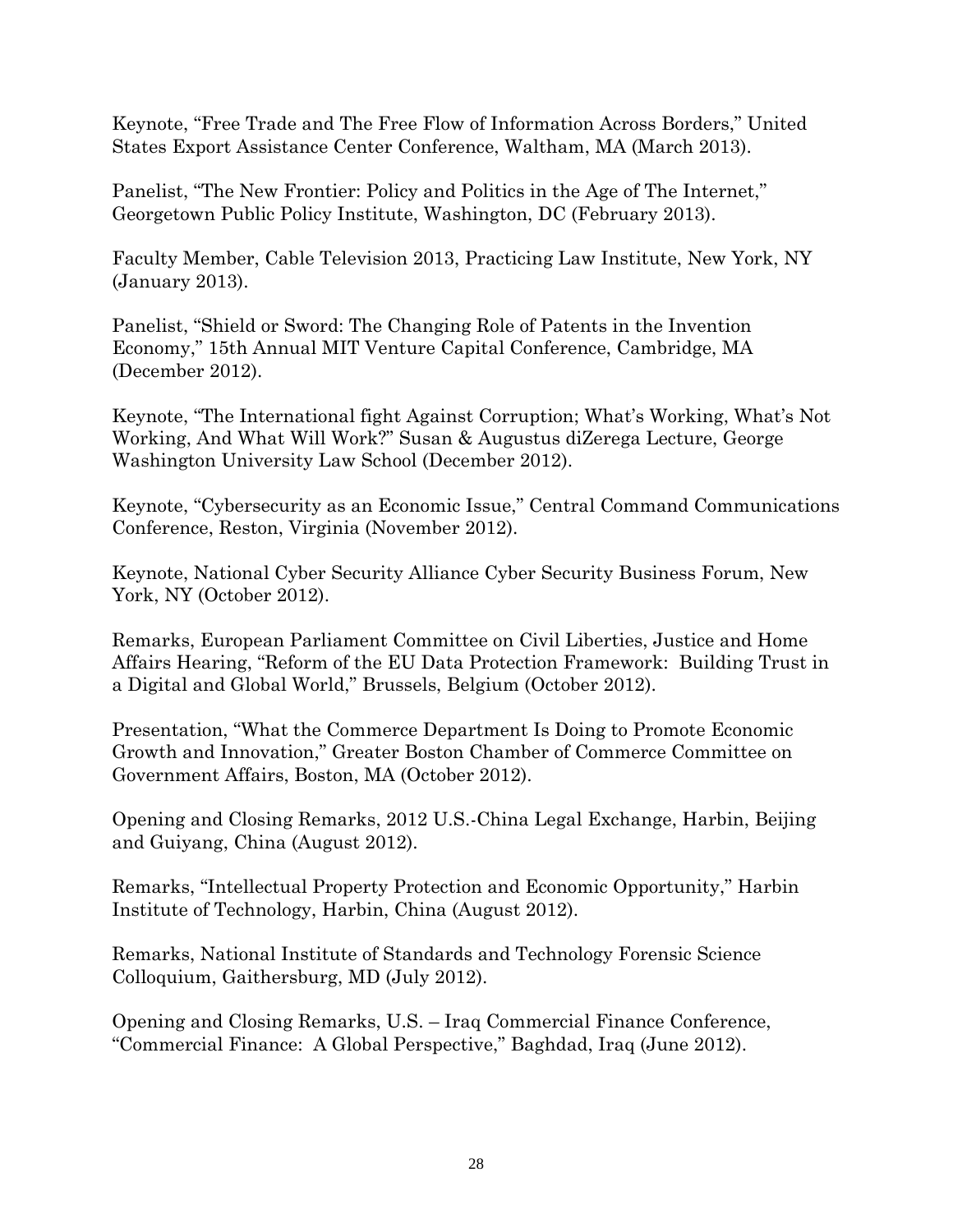Remarks, "Data Protection & Privacy Regulation: What Impact on Business and Consumers?" Rome, Italy (June 2012).

Panel Discussion, "The Evolution in the Approach to Privacy: The Vision of US, EU and Italy, Rome, Italy (June 2012).

Remarks, Transatlantic Policy Network EU-US Roundtable, "Advancing Interoperability in Transatlantic Data Policy," Brussels, Belgium (June 2012).

Panel Discussion, "Focus on China: Opportunities and Challenges," The Leaders Council, New York, NY (May 2012).

Keynote, "The Importance of Standards and the Standards Infrastructure," U.S. Chamber of Commerce & Administrative Conference of the United States Incorporation by Reference and International Regulatory Cooperation Recommendations Summit, Washington, DC (May 2012).

Opening Remarks, "Visionary Innovators," American Intellectual Property Association World IP Day, Washington, DC (April 2012).

Panel Discussion & Closing Remarks, US/EU Safe Harbor Conference (March 2012).

Closing Remarks, Suffolk University Conference on Corruption in The Global Marketplace, Boston, MA (March 2012).

Keynote Address, International Association of Privacy Professionals (IAPP) Conference, Washington, DC (March 2012).

Keynote, "Transatlantic Solutions for Data Privacy," Second Annual European Data Protection and Privacy Conference, Brussels, Belgium (December 2011).

Lecture, "Commercial Rule of Law in the United States and China," Tsinghua University, Beijing, China (November 2011).

Discussant, Aspen Institute IDEA Program 4th Plenary Session, Washington DC (November 2011; report published April 2012).

Discussant, "Updating The Rules of The Digital Road: Privacy, Security, Intellectual Property, Aspen Institute, Aspen, CO (August 2011; report published March 2012).

Remarks, "A New Framework for Consumer Data Privacy Protections," Brookings Institution, Washington, DC (July 2011).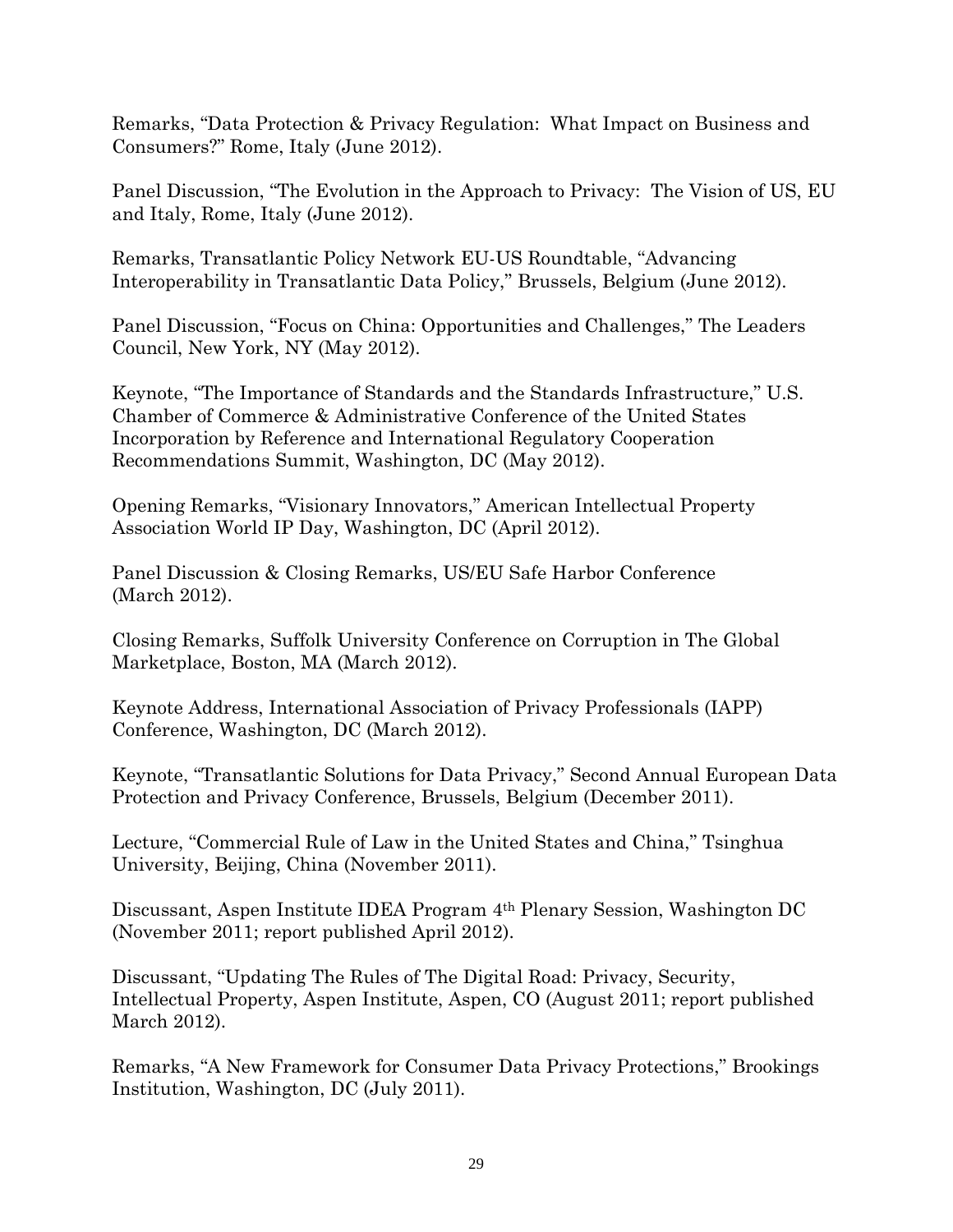Remarks, "The Importance of Transatlantic Cooperation on Commercial Data Privacy," European Commission & Hungarian Ministry of Public Administration International Data Protection Conference, Budapest, Hungary (June 2011).

Opening Address, "Doing Business under a New Privacy Framework," Computers And Freedom Annual Conference, Washington, DC (June 2011) [\(www.ustream.tv/recorded/8014272\)](http://www.ustream.tv/recorded/8014272).

Opening and Closing Remarks, Qatari Public Prosecution Office, United Nations Development Programme (UNDP), Organization for Economic Development (OECD), Gulf Cooperation Council, Middle East Partnership Initiative & U.S. Department of Commerce Commercial Law Development Program Conference on Private Sector Integrity And Economic Development in The Gulf States, Doha, Qatar (May 2011).

Dinner Remarks, Doha Forum on Democracy, Free Trade & Development, Doha, Qatar (May 2011).

Panelist, Business Software Alliance High Tech General Counsel Forum, "Refereeing in the Cloud: Whose Rules Govern?" Rancho Palos Verdes, CA (April 2011).

Economic Law: Perspectives on the 50th Anniversary of the OECD, Washington, DC (March 2011).

Welcoming Remarks, Asia-Pacific Economic Cooperation (APEC) Data Privacy Subgroup Technical Assistance Seminar, "Operationalizing The APEC Cross-Border Privacy Rules System," Washington, DC (March 2011).

Keynote Address, Privacy Law Salon, Miami FL (January 2011).

Keynote, Congressional Internet Advisory Committee, State of The Net Conference, Washington, DC (January 2011).

Panelist & Closing Remarks, "Promoting The Rule of Law in China," U.S. Department of Commerce China Policy Conference, Georgetown University (December 2010).

Panelist, Organization of Economic Cooperation & Development Annual Privacy Guidelines Conference, Jerusalem, Israel (October 2010).

Lecture, "Commercial Rule of Law And The Development of The Chinese Legal System," Zhejiang University School of Law, Wuhan University Law School,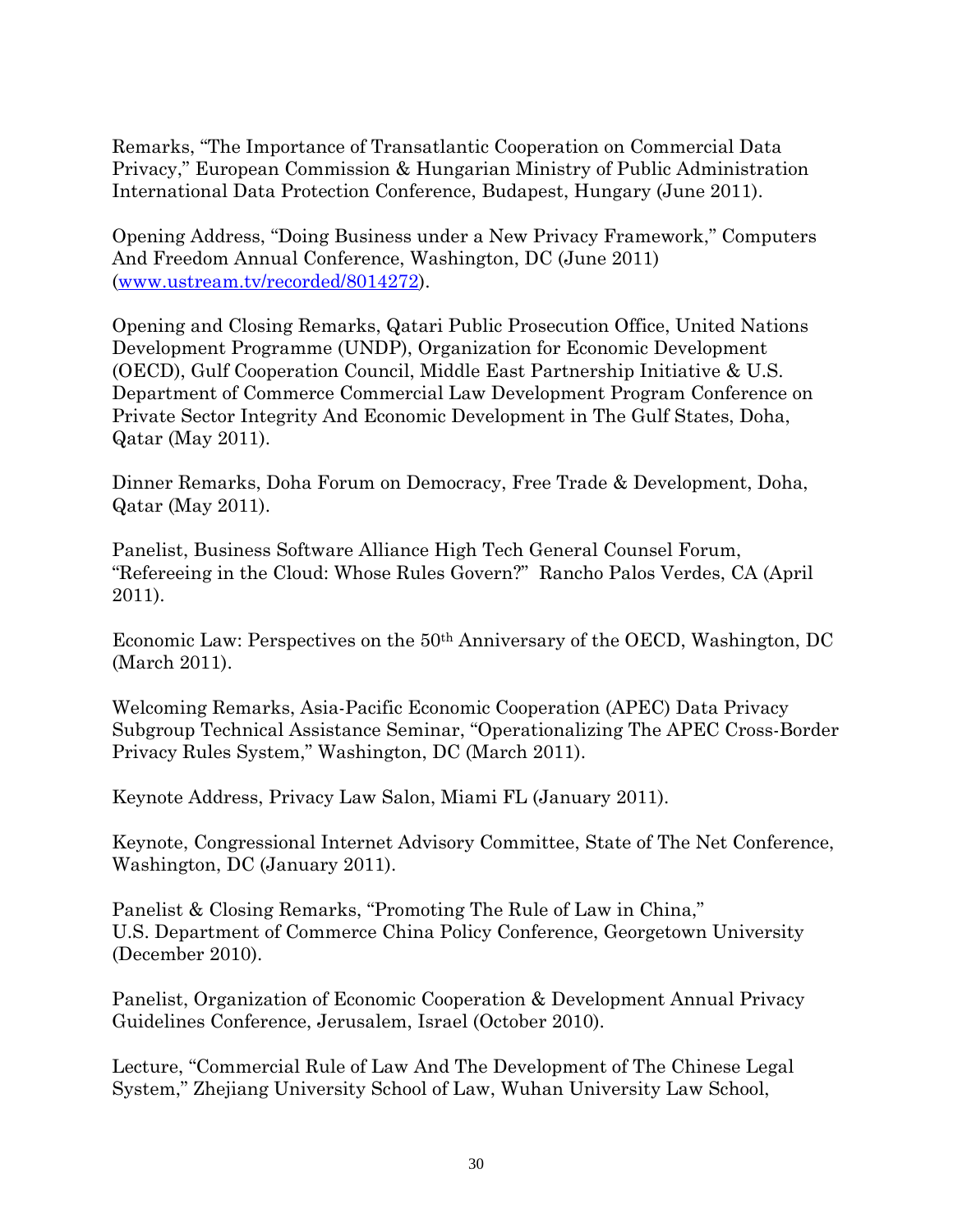Sichuan Normal University, Hangzhou, Wuhan, and Chengdu, China (October 2010).

Closing Remarks, U.S. Department of Commerce Symposium on Cybersecurity & Innovation in The Information Economy (July 2010).

Closing Remarks, "Toward A Comprehensive Internet Copyright Policy," U.S. Department of Commerce Symposium on Copyright Policy in The Internet Economy (July 2010).

Roundtable Presentation, "The Importance of US-Spanish Commercial Ties," Spain-US Latino Business Forum (June 2010).

Keynote, U.S. Department of Commerce Symposium on Privacy & Innovation (May 2010).

Keynote Address, Federal Communications Bar Association New England Chapter Forum (January 2010).

Panel and remarks, Organization for Economic Cooperation & Development (OECD) Conference on Foreign Bribery: Who Pays the Price? Paris, France (December 2009).

Keynote, Georgetown Law School and Stanford Law School Conference on Role of Courts in Patent Law and Policy, Washington, DC (October 23, 2009).

Keynote, "Business And Law in The Obama Administration," American Bar Association Section on Business Law Annual Meeting, Chicago IL (August, 2009). Discussant, "Scenarios for A National Broadband Policy," Aspen Institute, Aspen CO (August, 2009; report published February 2010).

Various presentations at communications industry conferences, 1989 - 2009.

Panelist, Review of the 2008 Election And Its Impact on Telecommunications, Boston University College of Communications and Federal Communications Bar Association New England (November 2008).

Colloquium Presentation, Economic Warfare on the Internet: The Case of the 2004 Presidential Election, Ecole de Guerre Economique, Paris, France (April 2007, in French).

Guest Lecturer, Telecommunications Regulation in the United States, Masters in Telecommunications Law Program, Universidad Pontificia de Las Comillas de Madrid/ ICADE, Madrid, Spain (May 1999).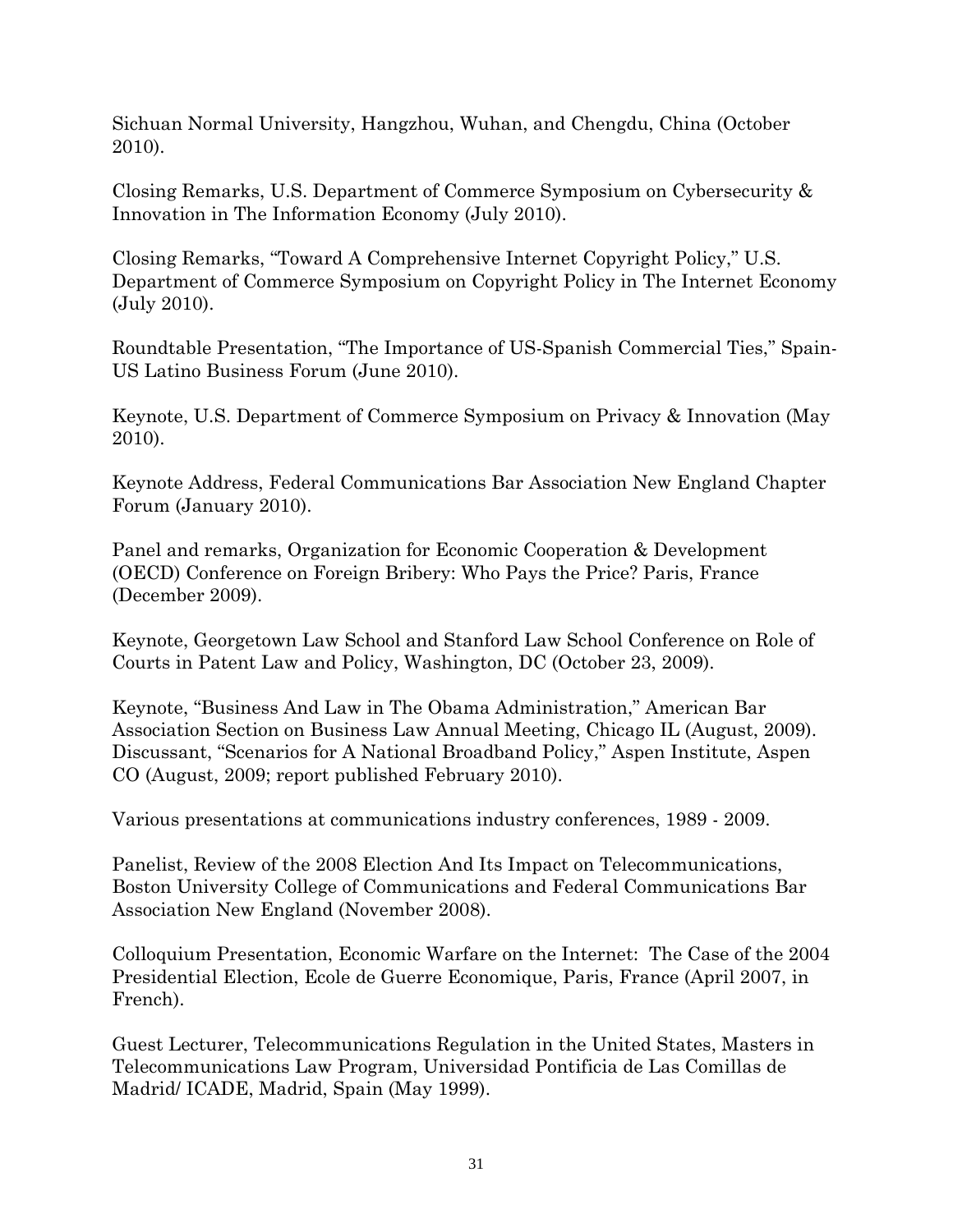Program Chair, The 1996 Telecommunications Act: A Guide to The Changing Landscape, Conference presented by Massachusetts Telecommunications Council and Mintz Levin Cohn Ferris Glovsky & Popeo, P.C. (January 1999).

Conference Presentation, Sources & Impact of Lead: An Update of Environmental Factors, Lead Tech Conference presented by IAQ Publications, Inc., Baltimore, MD (October 1998).

Conference Presentation, Lead and the Law Conference presented by IAQ Publications, Baltimore, MD (May 1998).

Conference Presentation, Mealey's Publications National Lead Litigation Conference, Philadelphia, PA (April 1998).

Chair, Mealey's *Daubert* & Expert Admissibility Conference, Philadelphia, PA (October 1997).

Program Faculty, New Opportunities in The Changing Communications Industry, Suffolk University Law School Advanced Legal Studies Program (April 1997).

Co-chair, Mealey's Publications National Lead Litigation Conference, Philadelphia, PA (May 1996).

Co-chair, Mealey's Publications National Lead Litigation Conference, Philadelphia, PA (May 1995).

Panelist, Coping with the Cable Television Consumer Protection and Competition Act of 1992, New England Cable Television Association (January 1993).

Lecturer, Discovery and Investigation of Sources of Exposure and Causes of Injuries, Mealey's Publications National Lead Litigation Conference, Philadelphia, PA (May 1992).

Panelist, How to Try a Lead Poisoning Case, Massachusetts Continuing Legal Education Program (February & March 1992).

## **PROFESSIONAL AWARDS AND HONORS**

Named by The National Law Journal as a "Cybersecurity and Data Privacy Trailblazer" (November 2017).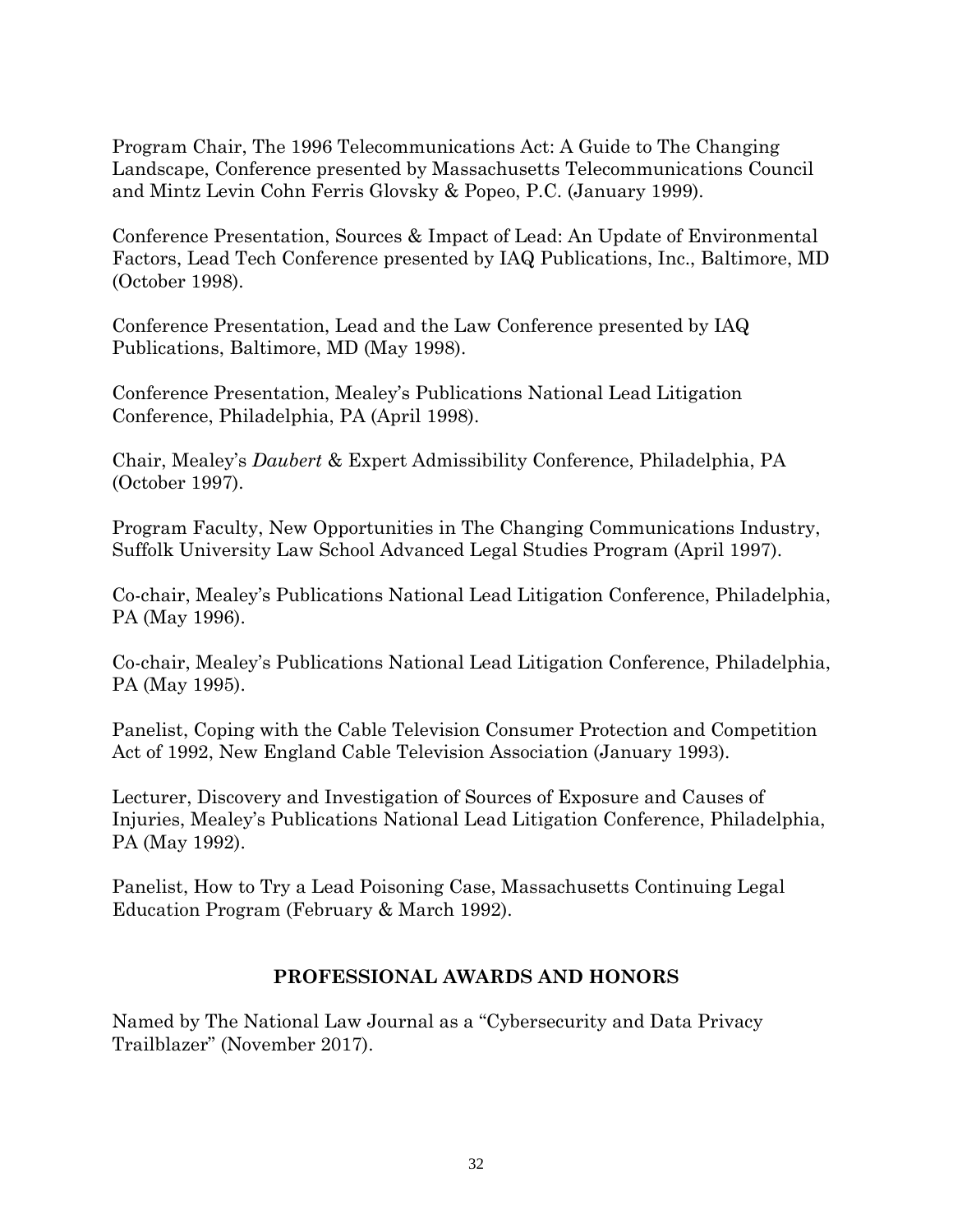2016 Distinguished Legal Writing Award, The Burton Foundation for Legal Achievement (April 2016).

Honored by Federal Circuit Bar Association for "Public Service Legal Excellence" (June 2011).

Cited by the National Press Photographers Association in 1990 for "outstanding support in promoting and protecting the First Amendment freedoms for working photojournalists with legal action in America's courtrooms."

Member, Council on Foreign Relations. Lifetime Fellow, American Bar Foundation. Listed in "Who's Who in America" since 1994.

## **OTHER ACTIVITIES**

Board of Directors, National Archives Foundation, 2017-present; Council of Champions, Citizen Schools, 2006-2009, member; Vice-Chair, National Jewish Democratic Council, 2005-2009; Chair, Boston College Law School Class of 1978 25th Reunion, 2002-04; New England Nordic Skiing Association, 1999-2009, board member; Writing Coach, Citizen Schools 8th Grade Academy, 2001-03; Boston Police Foundation, 1995-2000, board member and Clerk; Brookline Soccer Club and Brookline Youth Soccer, 1993-2002, coach; Brookline Democratic Town Committee; competitor active in endurance sports (Gold Medalist, 2001 National Master's Cross-Country Ski Championship, Men's Relay, Age 50-55, and age-group podium placings in local and regional running and cross-country skiing races).

# **POLITICAL BACKGROUND**

**Co-Chair, Subcommittee on Privacy, Cybersecurity and Intellectual Property, Biden for President Innovation Policy Committee,** 2020.

**Member, Michigan Dems Voter Protection Team, Wayne County Boiler Room**, 2020.

**Member, Biden for President National Finance Committee,** 2020.

**Member, Hillary for America National Finance Committee,** 2015-16.

**Member, Organizing for New Hampshire Voter Protection Team,** 2012.

**Member, Obama for America National Finance Committee and New England Steering Committee; Chair, New England Jewish Community**